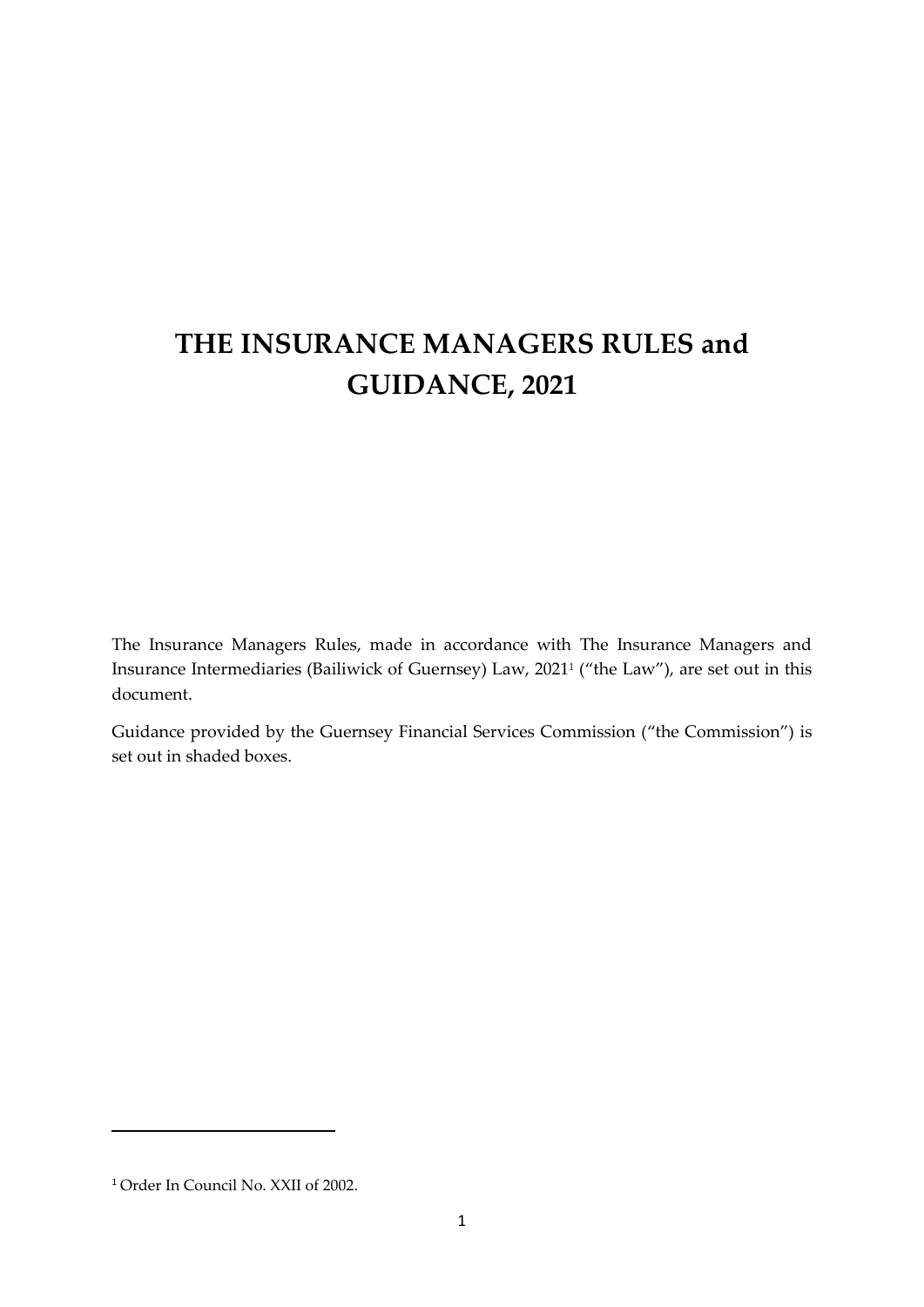| 1.1               |                                                            |  |  |  |
|-------------------|------------------------------------------------------------|--|--|--|
|                   |                                                            |  |  |  |
| 2.1               |                                                            |  |  |  |
| 2.2               |                                                            |  |  |  |
| 2.3               |                                                            |  |  |  |
|                   |                                                            |  |  |  |
| 3.1               |                                                            |  |  |  |
| 3.2               |                                                            |  |  |  |
|                   |                                                            |  |  |  |
| 4.1               |                                                            |  |  |  |
|                   |                                                            |  |  |  |
| 5.1               |                                                            |  |  |  |
| 5.2               |                                                            |  |  |  |
| PART <sub>6</sub> |                                                            |  |  |  |
| 6.1               |                                                            |  |  |  |
| 6.2               |                                                            |  |  |  |
|                   |                                                            |  |  |  |
| 7.1               |                                                            |  |  |  |
| 7.2               |                                                            |  |  |  |
| 7.3               |                                                            |  |  |  |
| 7.4               |                                                            |  |  |  |
| 7.5               |                                                            |  |  |  |
| 7.6               |                                                            |  |  |  |
| 7.7               |                                                            |  |  |  |
| 7.8               |                                                            |  |  |  |
| 7.9               |                                                            |  |  |  |
| 7.10              |                                                            |  |  |  |
| 7.11              |                                                            |  |  |  |
|                   |                                                            |  |  |  |
| 8.1               |                                                            |  |  |  |
|                   | PART 9 SAVINGS, REVOCATIONS, CITATION, AND COMMENCEMENT 27 |  |  |  |

# Contents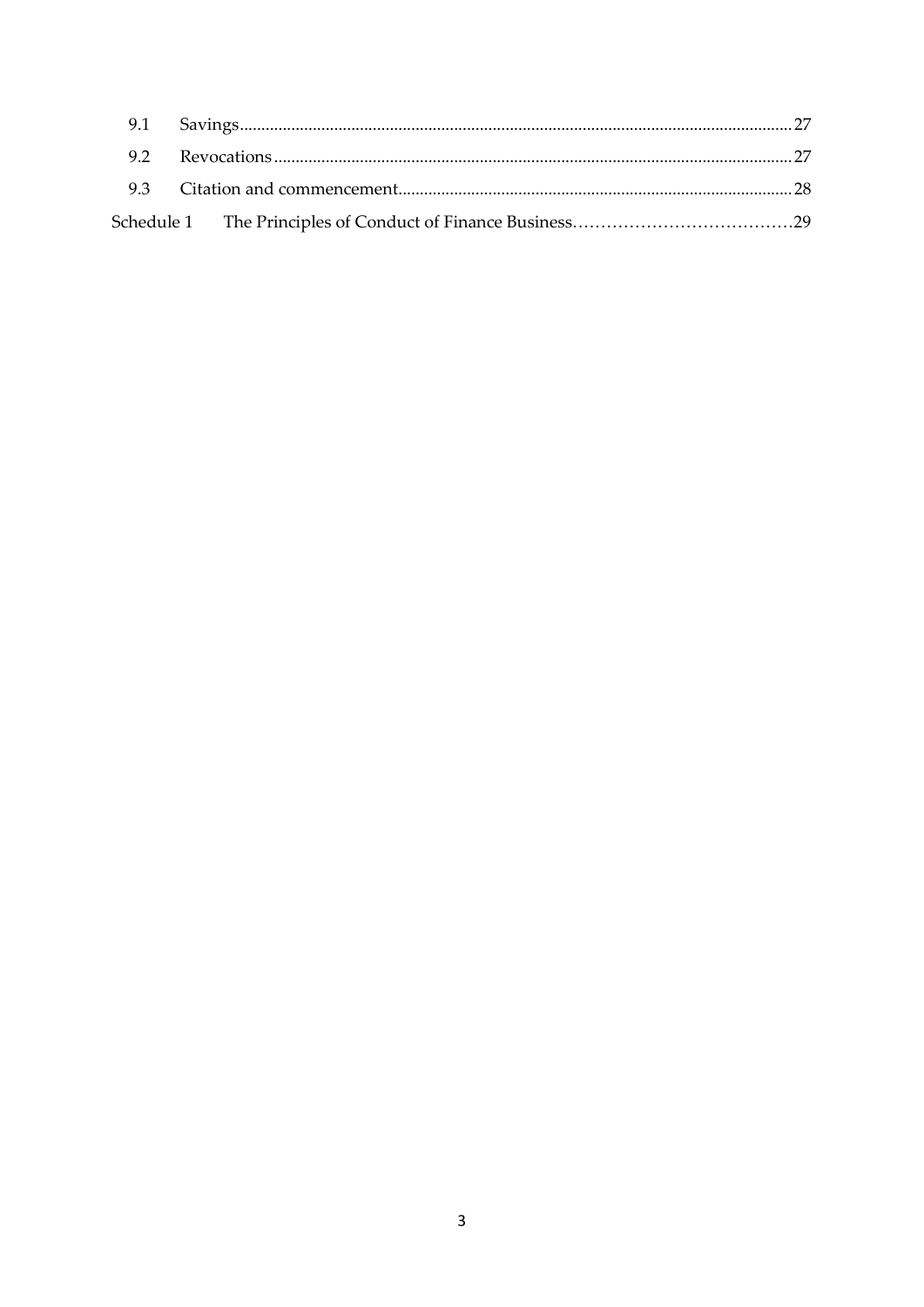# PART<sub>1</sub> INTRODUCTION

#### <span id="page-3-1"></span><span id="page-3-0"></span>**1.1 Application**

- (1) The Insurance Managers Rules, 2021 replace The Insurance Managers and Intermediaries (Licensing) Regulations, 2002<sup>2</sup>, The Insurance Managers and Insurance Intermediaries (Client Monies) Regulations, 2008<sup>3</sup> , The Insurance Managers and Intermediaries (Annual Returns) Regulations, 2008<sup>4</sup> , The Insurance Intermediaries and Insurance Managers (Approved Assets) Regulations, 2008<sup>5</sup> and The Insurance Managers (Conduct of Business) Rules*,* 2014<sup>6</sup>.
- (2) The Commission may in its absolute discretion, by written notice to a licensee, exclude or modify the application of any provision of these Rules.
- (3) The Commission may issue supplementary guidance regarding the standards of conduct and practice expected in relation to any aspect of the regulatory framework. Such guidance will not constitute rules of the Commission.

<sup>2</sup> G.S.I. No. 40 of 2002.

<sup>&</sup>lt;sup>3</sup> G.S.I. No. 19 of 2008.

<sup>4</sup> G.S.I. No. 18 of 2008.

<sup>5</sup> G.S.I. No. 17 of 2008.

<sup>6</sup> G.S.I. No. 96 of 2014.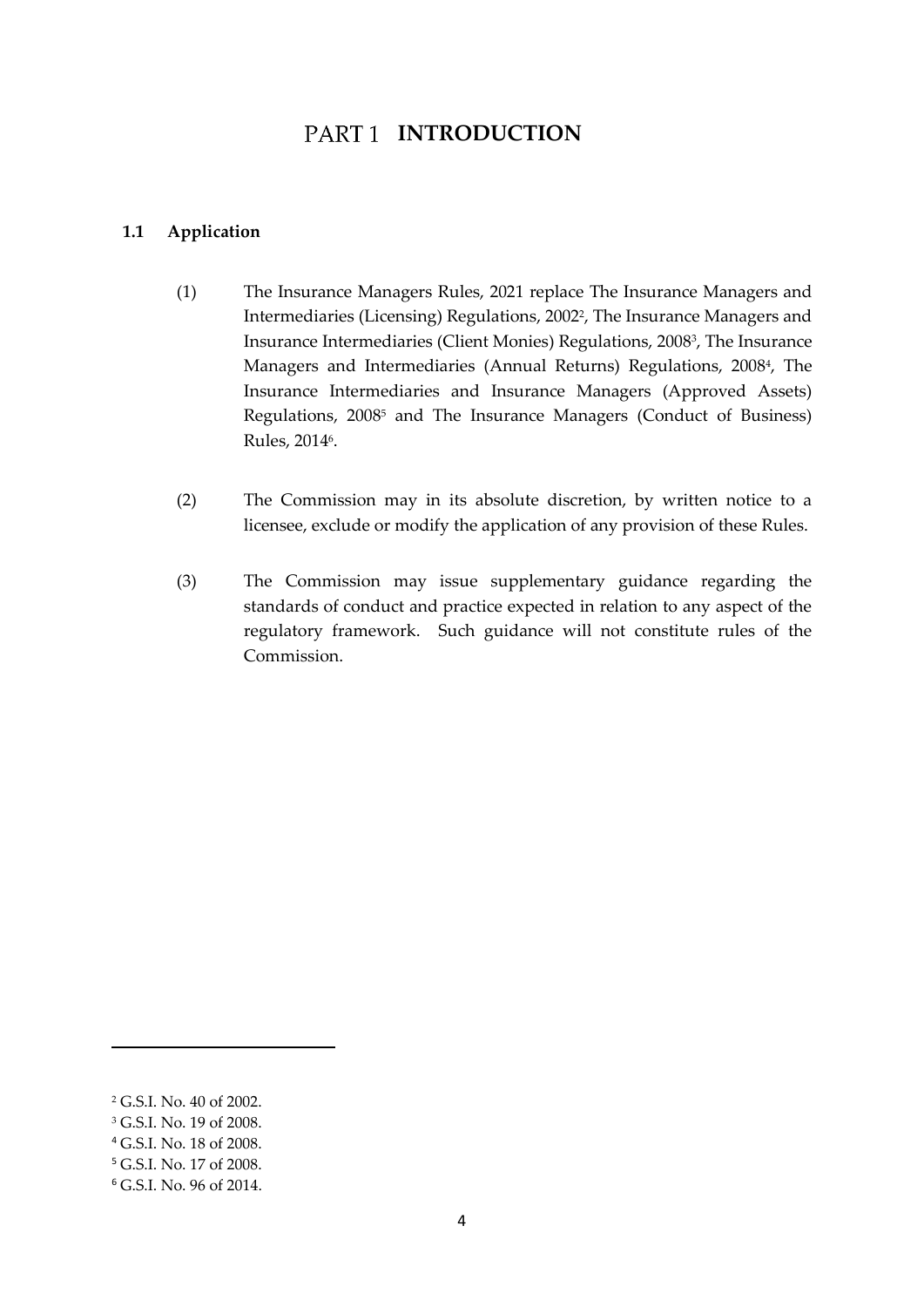**Guidance Note:** This document take a two-level approach –

- the Rules set out the standards to be met; and
- guidance notes present suggested ways of showing compliance with the Rules.

Licensees may adopt alternative measures to those set out in the guidance so long as it is possible to demonstrate that such measures achieve compliance.

The text contained in shaded boxes contains guidance from the Commission and does not form part of the Rules.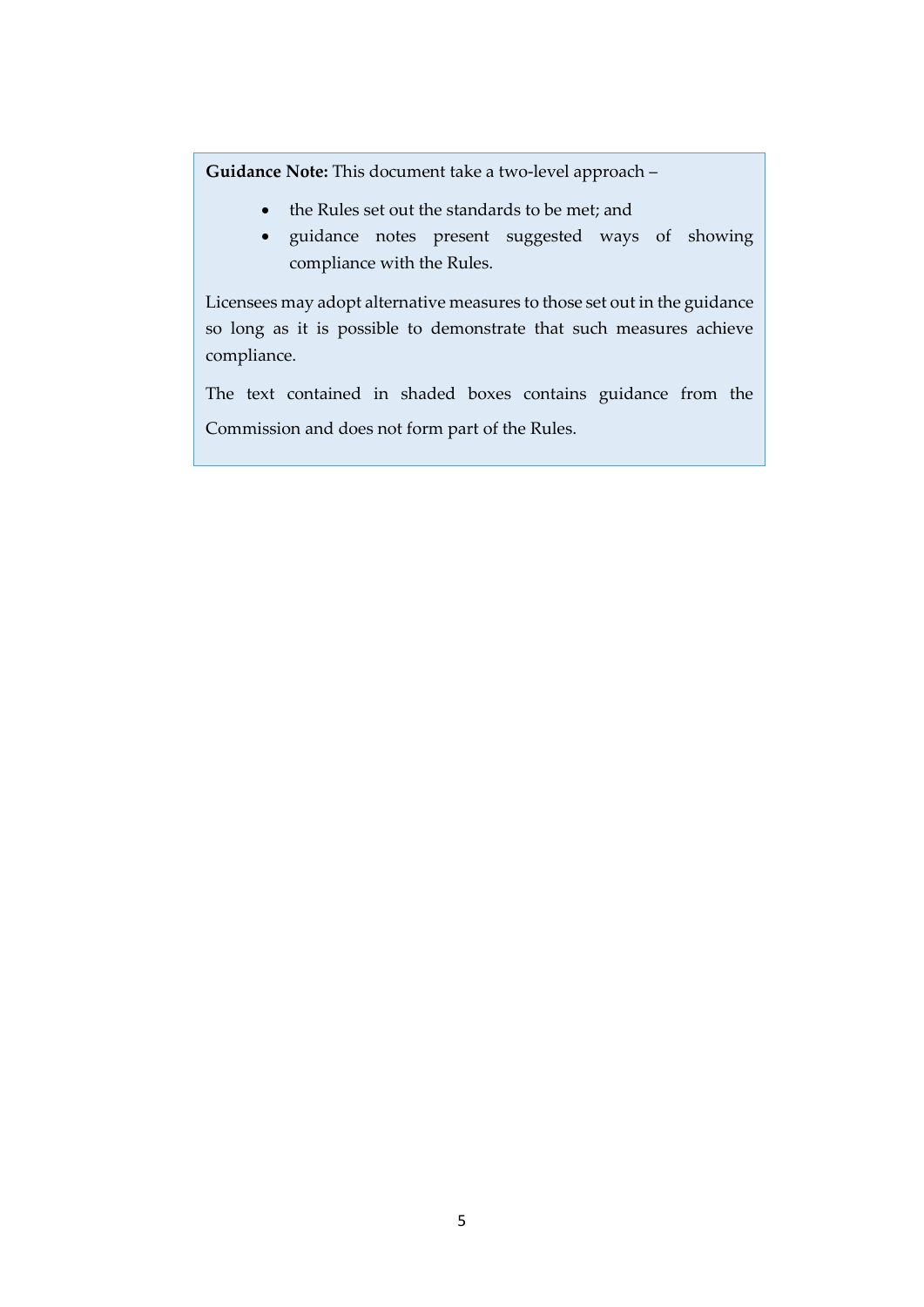# **PART 2 LICENSING**

# <span id="page-5-1"></span><span id="page-5-0"></span>**2.1 Application for licence**

- (1) An application for an insurance manager's licence, under the Law, must include the following –
	- (a) the appropriate application form, fully completed;
	- (b) the application fee;
	- (c) details of ownership, including
		- (i) sufficient information to confirm the ultimate ownership of the proposed applicant;
		- (ii) sufficient information to confirm the proposed applicant's controllers;
		- (iii) a list of the applicant's current shareholders and proposed shareholders on licensing, if different;
		- (iv) an organisation chart sufficient in detail to identify all holdings between the company and its ultimate holding company;
		- (v) the latest audited financial statements of the applicant and ultimate holding company and controller, where different;
		- (vi) an outline of the background of the ultimate holding company and controller, where different;
	- (d) where a trust is involved in the ownership chain
		- (i) a copy of the trust deed;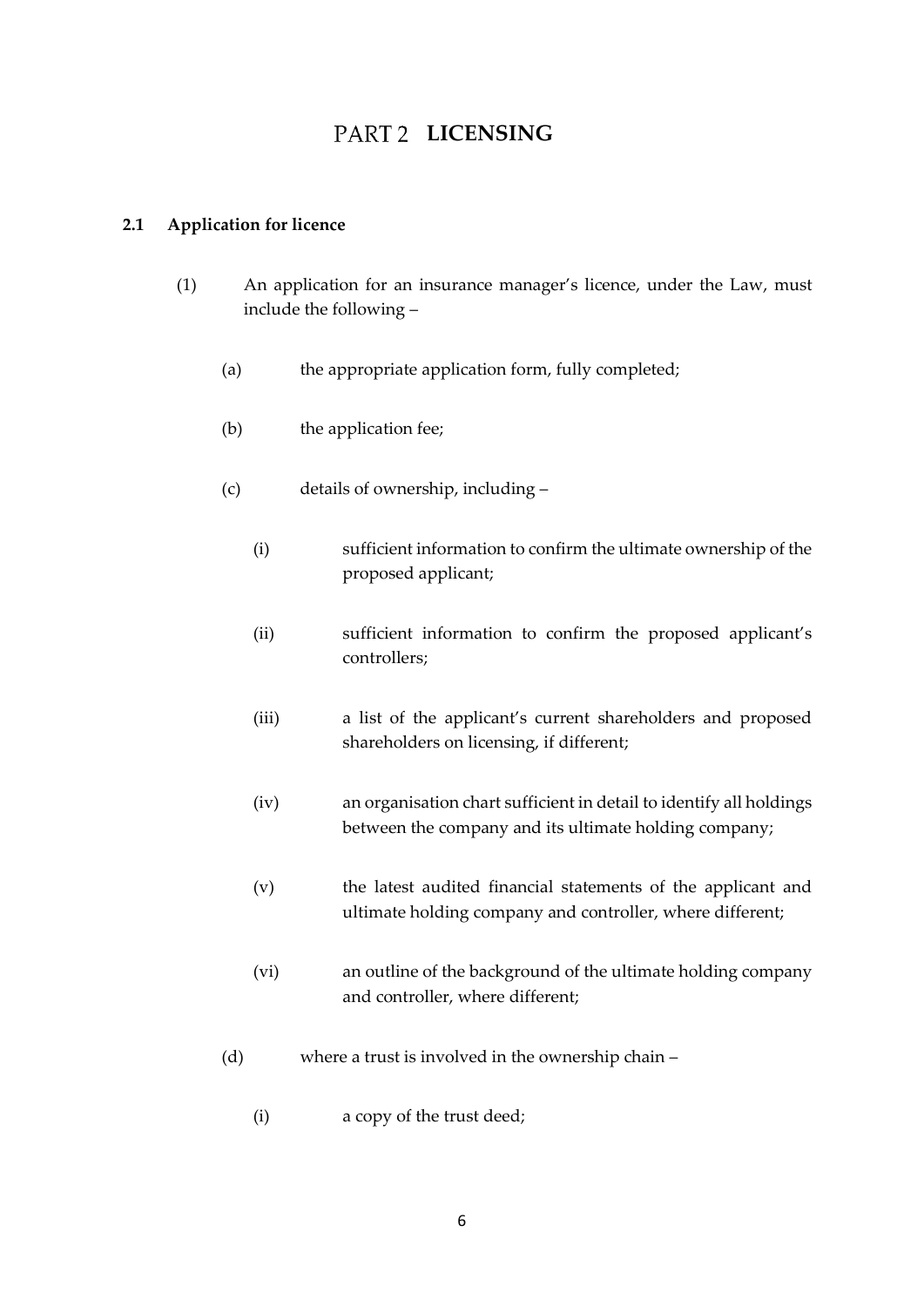- (ii) the names and current addresses of the beneficiaries;
- (iii) the names and current addresses of the settlors;
- (iv) the names and current addresses of the trustees;
- (v) the relationship of the settlors to the beneficiaries;
- (e) the proposed method of capitalisation, whether by way of share capital, letter of credit, subordinated loans, or otherwise; and
- (f) such other information as the Commission may require.
- (2) The application must include a business plan stating
	- (a) financial projections, covering at least the first three years of operations of the applicant following licensing;
	- (b) the rationale for setting up the company in the Bailiwick;
	- (c) details of any other forms of business to be undertaken;
	- (d) details of the jurisdictions in which the applicant intends to conduct business as an insurance manager.
- (3) The application must include information required in respect of the applicant's personnel and third party service providers including, as appropriate –
	- (a) the names and addresses of the current and proposed
		- (i) directors;
		- (ii) officers;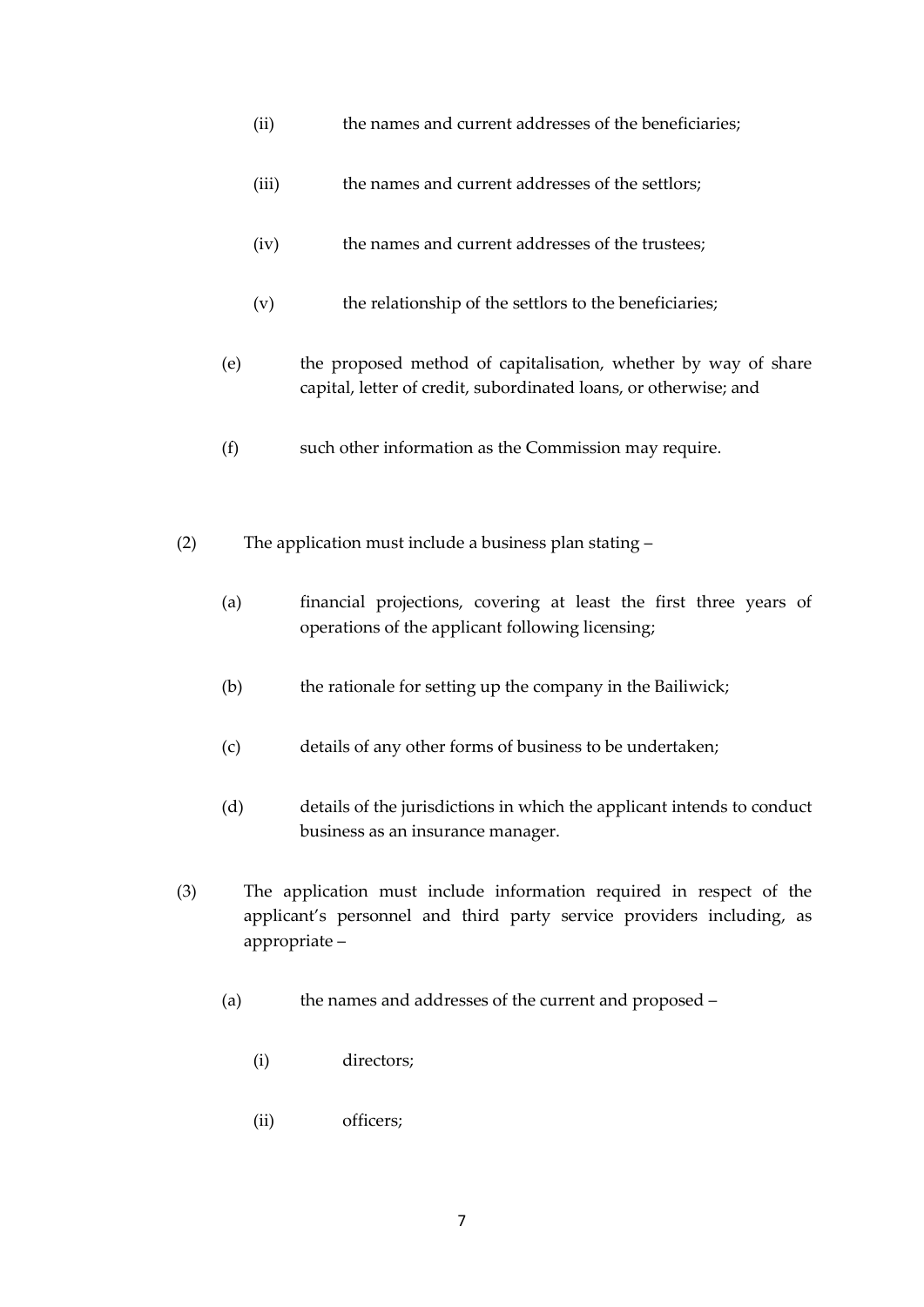- (iii) managers;
- (iv) general representative;
- (v) consultants;
- (vi) Money Laundering Reporting Officer; and
- (vii) compliance officer;
- (b) for all current and proposed directors, and general representatives, a Personal Questionnaire, in the standard format determined by the Commission, or a statement from the current or proposed director or general representative confirming that the Personal Questionnaire already held by the Commission is correct;
- (c) the name, address, date of birth, qualifications, and employment history of insurance representatives to be authorised by the applicant;
- (d) a copy of the auditors' acceptance to act as auditor of the applicant;
- (e) details of any other third party service providers.

### **Guidance Note:**

The Commission may require Personal Questionnaires to be completed by other individuals as it sees fit.

The auditor's acceptance to act letter should be provided on headed paper which includes the name and address of the auditor.

(4) Where appropriate, the application must include the memorandum and articles of association.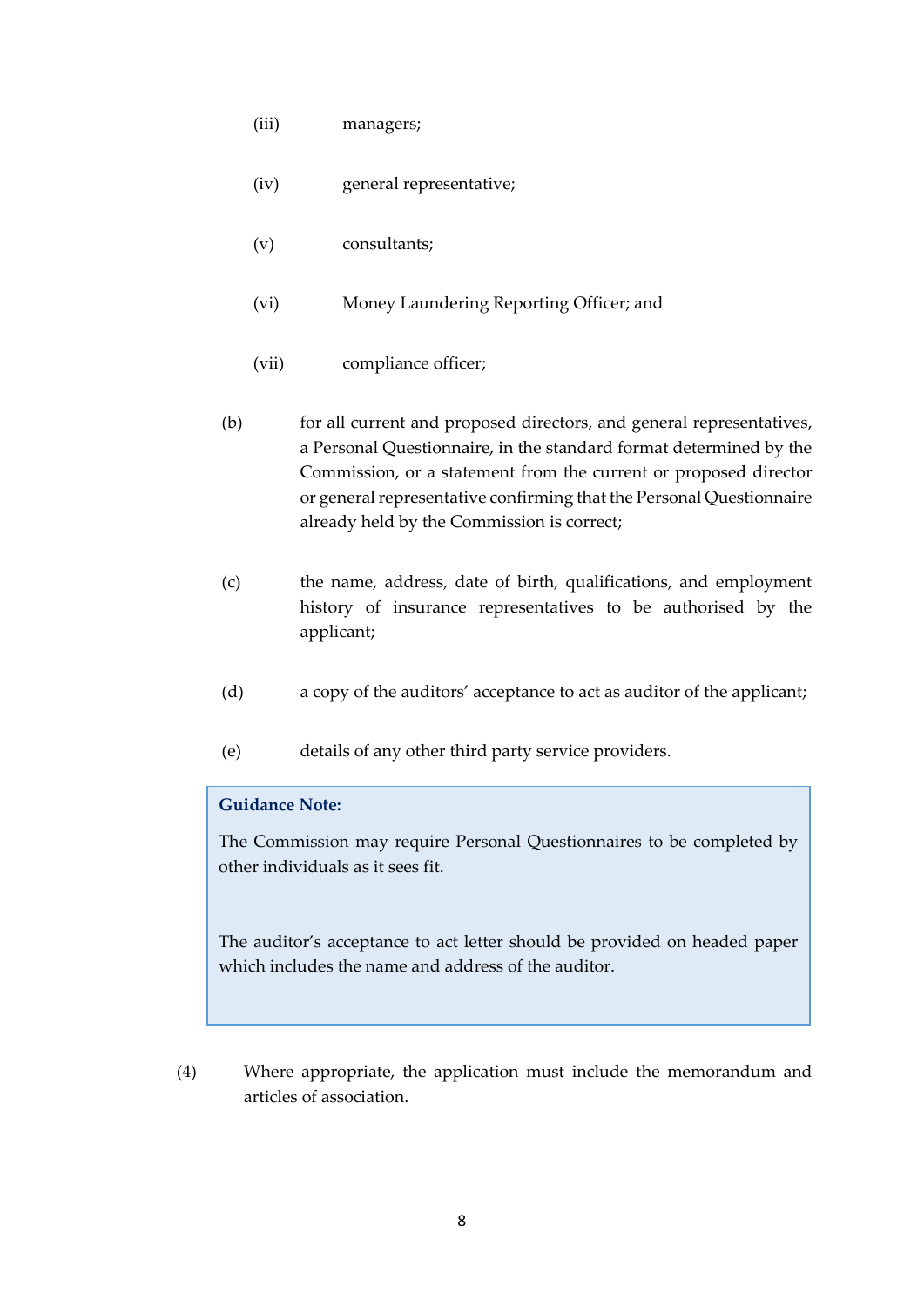- (5) Where appropriate, the application must include the certificate of incorporation.
- (6) The application must also include
	- (a) the amount of and limitations, including exclusions and geographical limitations, of PI cover;
	- (b) a copy of the client monies handling procedure;
	- (c) the details of the bank mandate signing powers;
	- (d) confirmation that share capital has been received; and
	- (e) confirmation as to the origin of sources of funds to support the operations of the applicant.

# <span id="page-8-0"></span>**2.2 Business from sensitive jurisdictions**

(1) Additional information, to be individually determined by the Commission, may be required where the applicant, potential clients, controller, or ultimate holding company is resident in a sensitive jurisdiction, as published on the Commission's website.

### <span id="page-8-1"></span>**2.3 Exempt persons**

- (1) Licensed insurance managers who advise large clients, and not the general public, are not required to be registered as insurance intermediaries.
- (2) A "large client" means a client which has at least 50 employees or more than £500,000 net turnover in its last completed financial year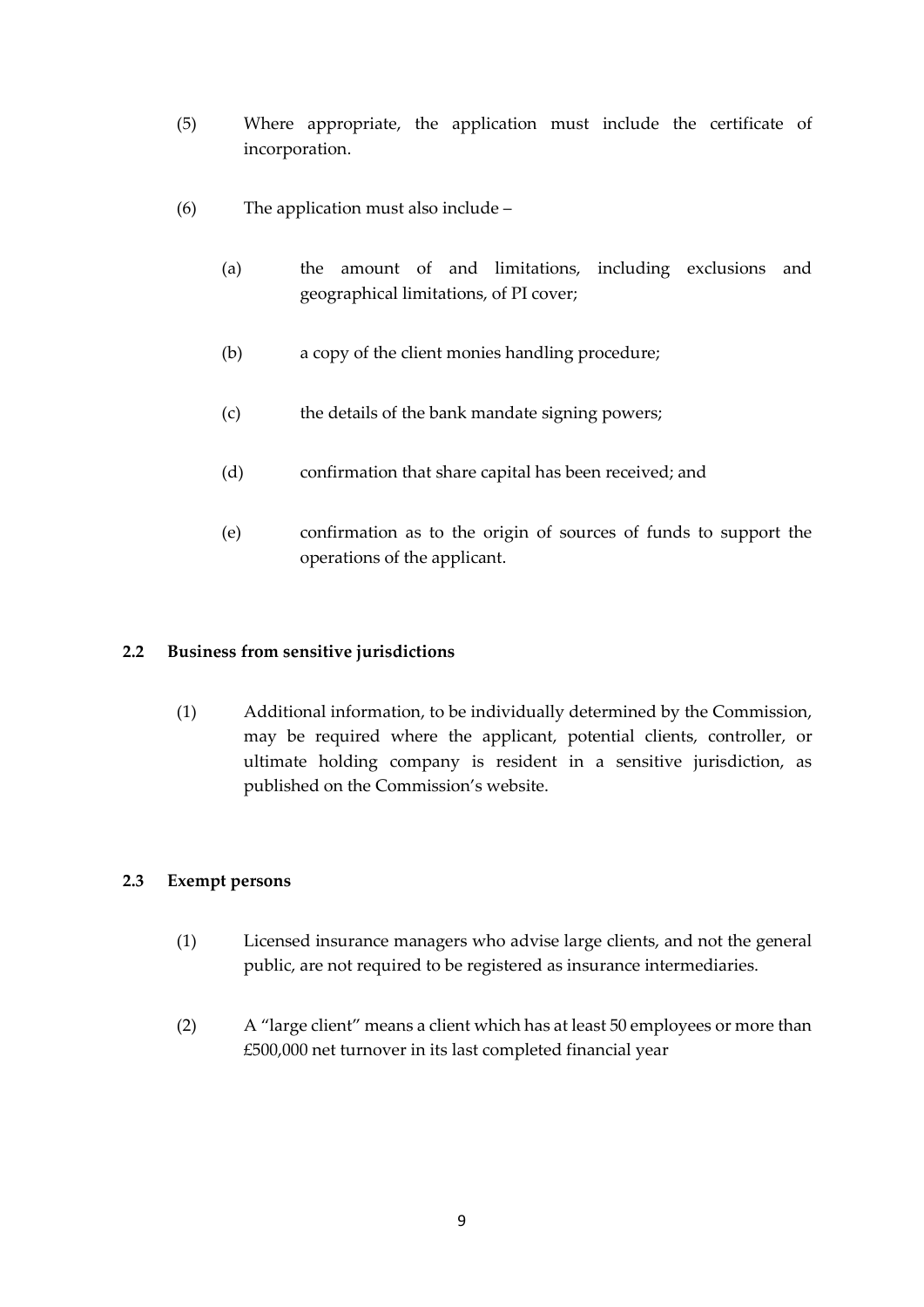# **PART 3 ANNUAL RETURNS**

### <span id="page-9-1"></span><span id="page-9-0"></span>**3.1 Licensed insurance manager's annual return**

- (1) The annual return of a licensed insurance manager must comprise of the following –
	- (a) an original signed copy of the audited accounts;
	- (b) a copy of the auditor's management letter or confirmation that no auditor's management letter has been, or will be, issued; but where the management letter is not available at the time of the annual return, it must be submitted as soon as practicable;
	- (c) an up-to-date list of all insurers licensed under the Insurance Business (Bailiwick of Guernsey) Law, 2002<sup>7</sup> , for which the manager has acted during any period covered by the annual return;
	- (d) a copy of the cover note evidencing renewal of professional indemnity cover, on expiring terms or otherwise, including details of any exclusions and geographical limitations;
	- (e) confirmation that all material changes to personal questionnaire forms have been notified to the Commission;
	- (f) confirmation of compliance throughout the period covered by the annual return with –
		- (i) the Law, and any subordinate legislation made under it;
		- (ii) all applicable Rules and Codes issued under the Law;

<sup>7</sup> Order In Council No. XXI of 2002.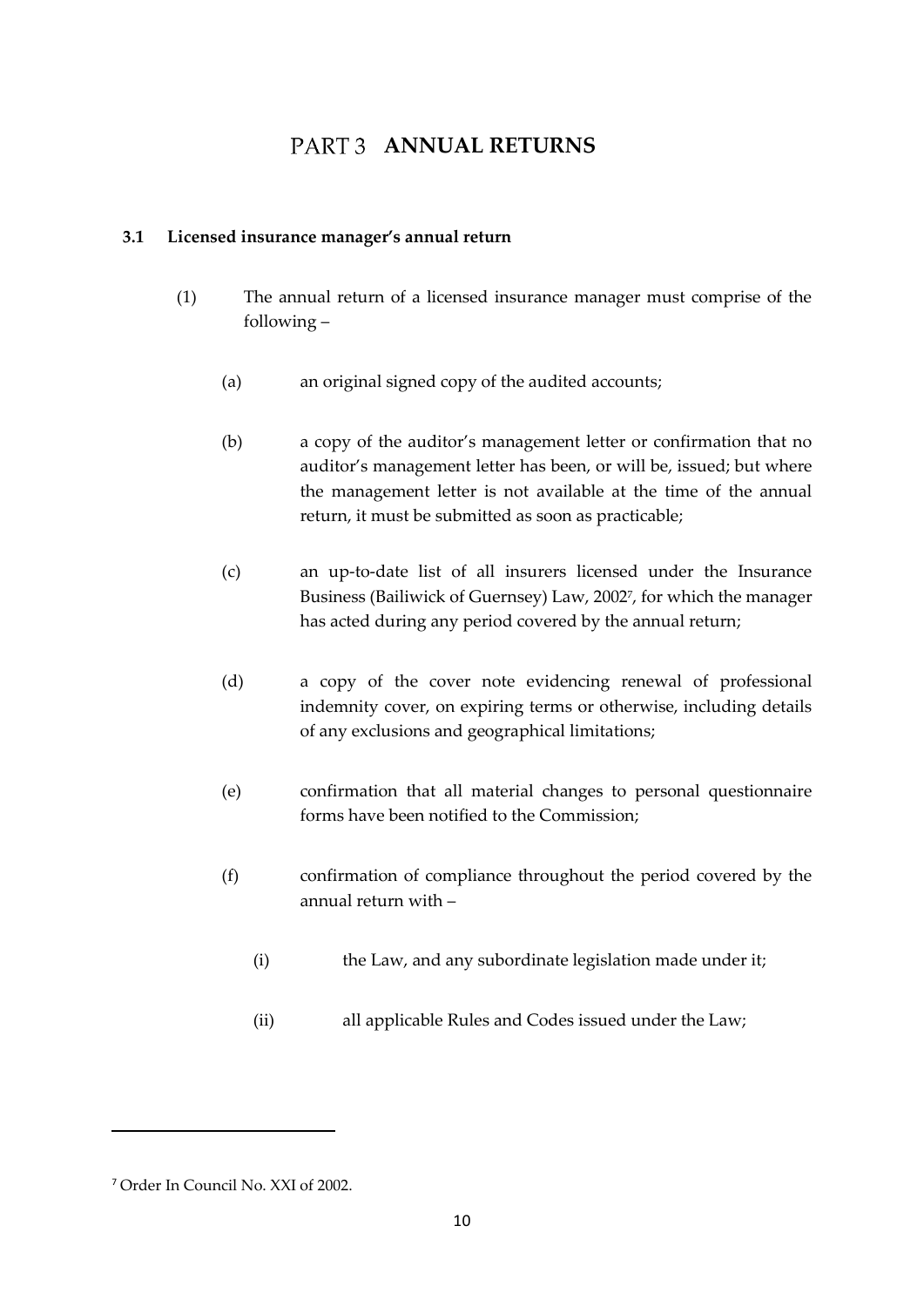- (iii) any condition, subject to which the manager is licensed under the Law;
- (g) if the manager is unable to give the confirmation set out above, details of any applicable breaches and what action, if any, has already been taken to remedy any applicable breaches; and
- (h) that the accounts have been prepared and deposited in accordance with the Law.
- (2) The Commission is entitled to require that a licensed insurance manager periodically provides further specific information in their Annual Returns which is not set out in these Rules.

# <span id="page-10-0"></span>**3.2 Annual returns in non-standard format.**

(1) Where the Commission has, in any particular case, given written confirmation that a format other than the standard format of an annual return may be used, that format will suffice.

# **Guidance Note:**

Where annual returns are submitted in the non-standard format it should be noted that the Commission will not provide confirmation unless all of the information required in the standard format is provided.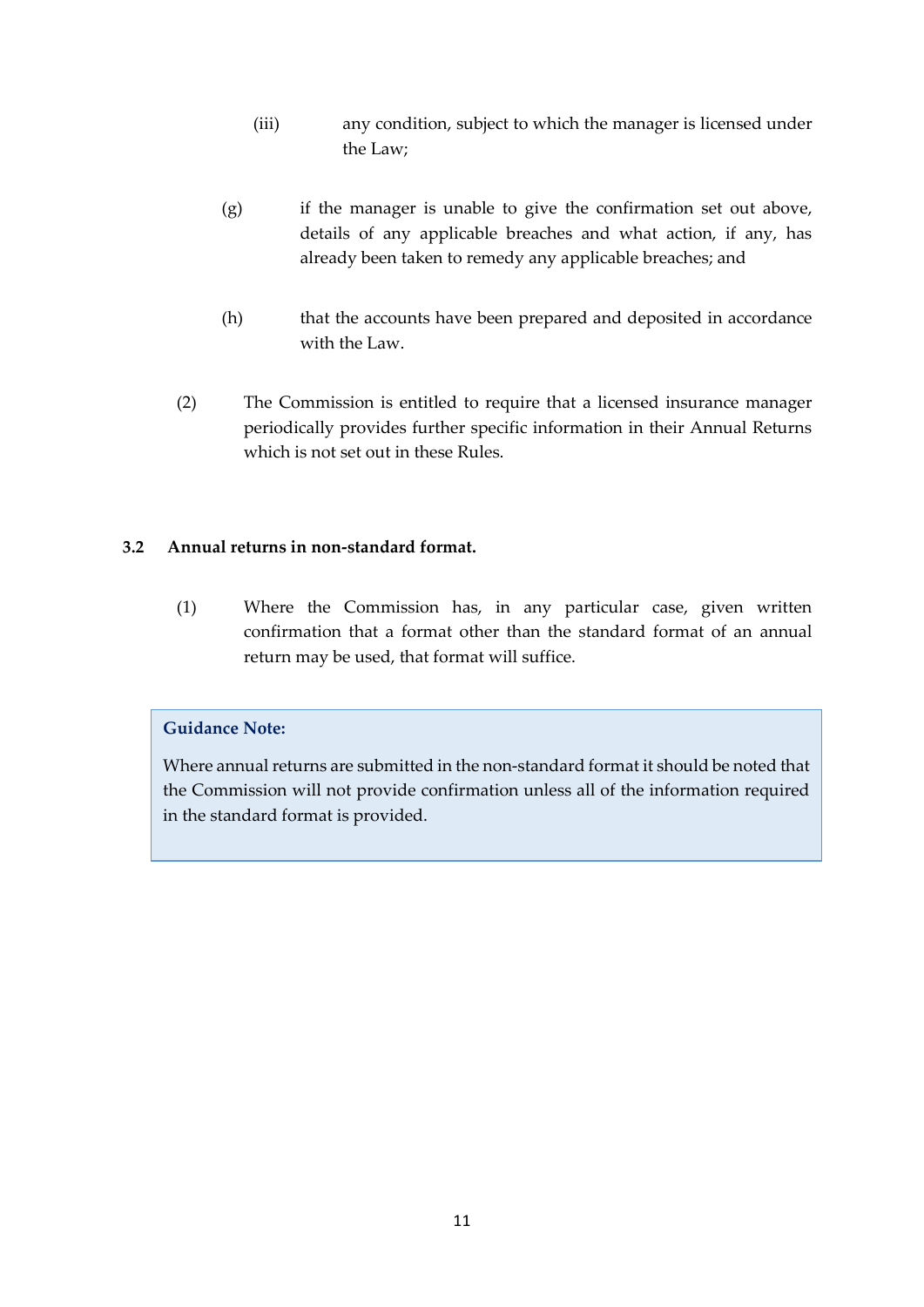# PART 4 **CLIENT MONIES**

# <span id="page-11-1"></span><span id="page-11-0"></span>**4.1 Application of client monies insurance intermediaries rules**

(1) Part 4, Client Monies, of The Insurance Intermediaries Rules 2021 applies to licensed insurance managers when acting as insurance intermediaries and who hold client money.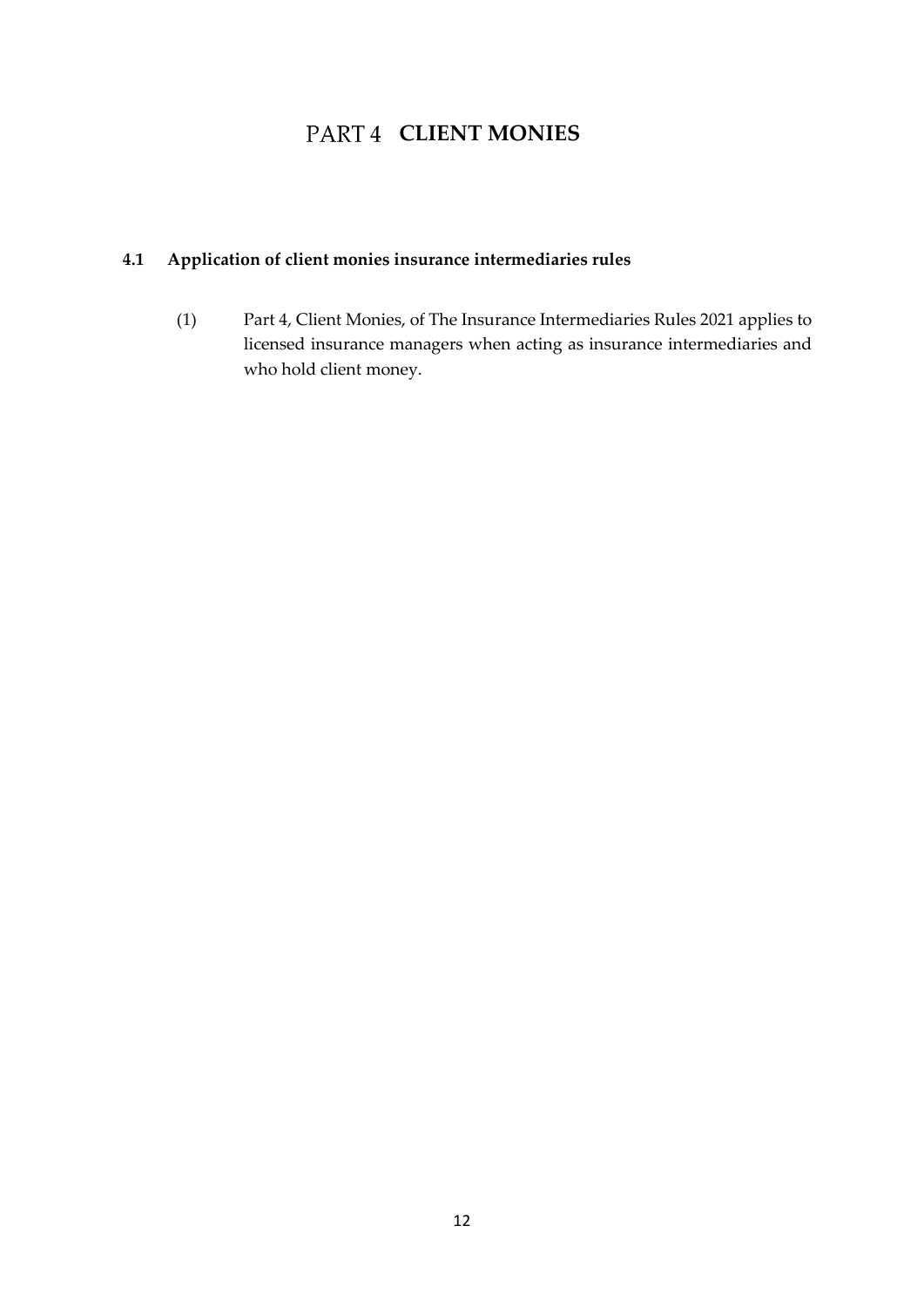# <span id="page-12-0"></span>PART 5 **MINIMUM CAPITAL REQUIREMENT**

# <span id="page-12-1"></span>**5.1 Minimum Capital Requirement of Licensees**

(1) The Minimum Capital Requirement of a licensed insurance manager is £25,000, or 125% of the licensee's professional indemnity insurance deductible or excess, if higher.

# <span id="page-12-2"></span>**5.2 Method of calculation**

(1) The formula used must be the total approved assets minus the total liabilities of the licensee.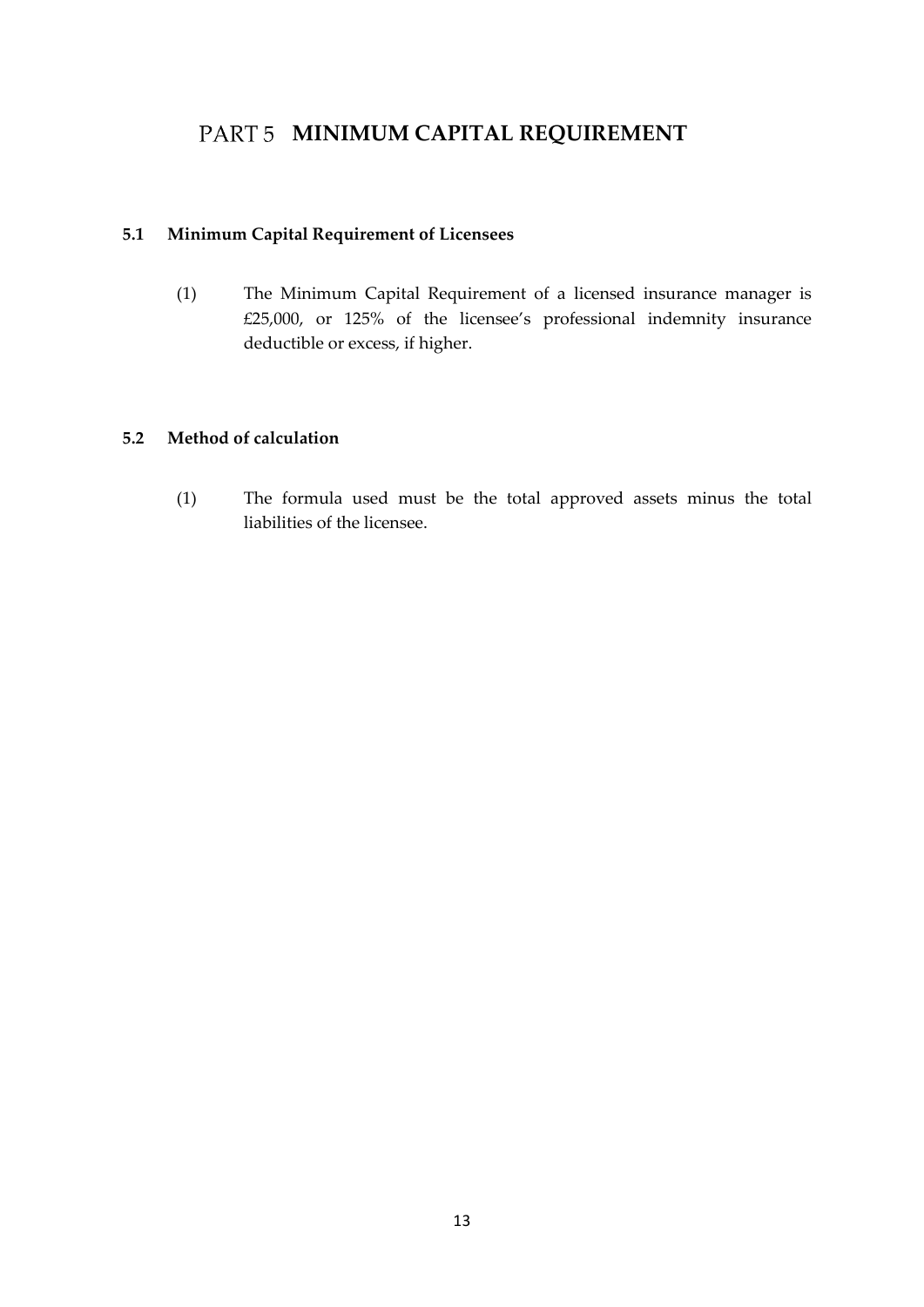# PART 6 **APPROVED ASSETS**

### <span id="page-13-1"></span><span id="page-13-0"></span>**6.1 Approved assets**

(1) Approved assets comprise all those assets held, by the licensee, and valued in accordance with Recognised Accounting Standards less those assets held by the licensee and which are designated as unapproved assets, unless otherwise permitted by the Commission.

### <span id="page-13-2"></span>**6.2 Unapproved assets**

- (1) Unapproved assets are
	- (a) positive goodwill; being the value of a business in excess of the quantified value of its other assets and liabilities;
	- (b) fixtures and fittings; being any furniture or other non-structural items owned by the licensee;
	- (c) computers and information technology equipment, which include any device used for the storage or processing of data electronically;
	- (d) motor vehicles, being any car, truck, motorcycle, or other vehicle that can be used to transport persons or goods and is of a type permitted to travel on public roads; and
	- (e) subject to the Commission directing otherwise, loans to, or other debts owed by, associates, associated parties, or controllers of the licensee.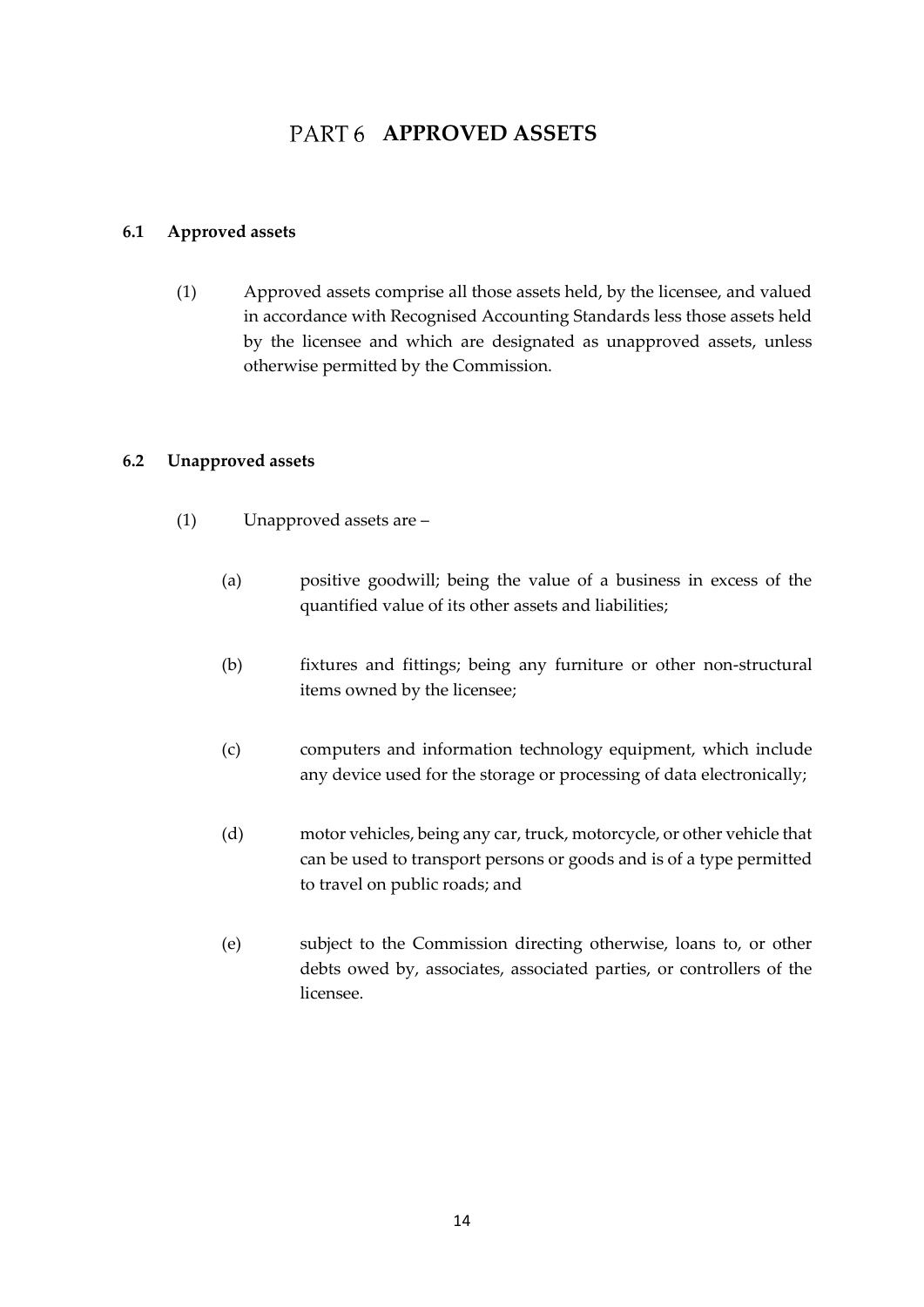# PART 7 CONDUCT OF BUSINESS

# <span id="page-14-1"></span><span id="page-14-0"></span>**7.1 Application of Part 7**

- (1) Rules, in this Part, which apply to **all insurance managers** are clearly marked.
- (2) The remaining rules in this Part apply to any insurance manager who advises or arranges insurance products in relation to the general public and is required to appoint an authorised insurance representative ("AIR") and, for the purposes of this Part, the term AIR includes any individual authorised by a licensee as a financial adviser.

### <span id="page-14-2"></span>**7.2 Authorised insurance representatives**

- (1) A licensee must ensure that each AIR used by them complies with any applicable Codes of Conduct issued by the Commission.
- (2) A licensee must have in place a fair dealing policy to avoid any conflict of interest.
- (3) An AIR must explain charges in respect of long term business, including but not limited to life cover charges, commissions, and surrender penalties, to a client and provide the information required without delay.
- (4) A licensee must provide the Commission with the following details for each AIR authorised by them –
	- (a) name;
	- (b) date of birth;
	- (c) qualifications; and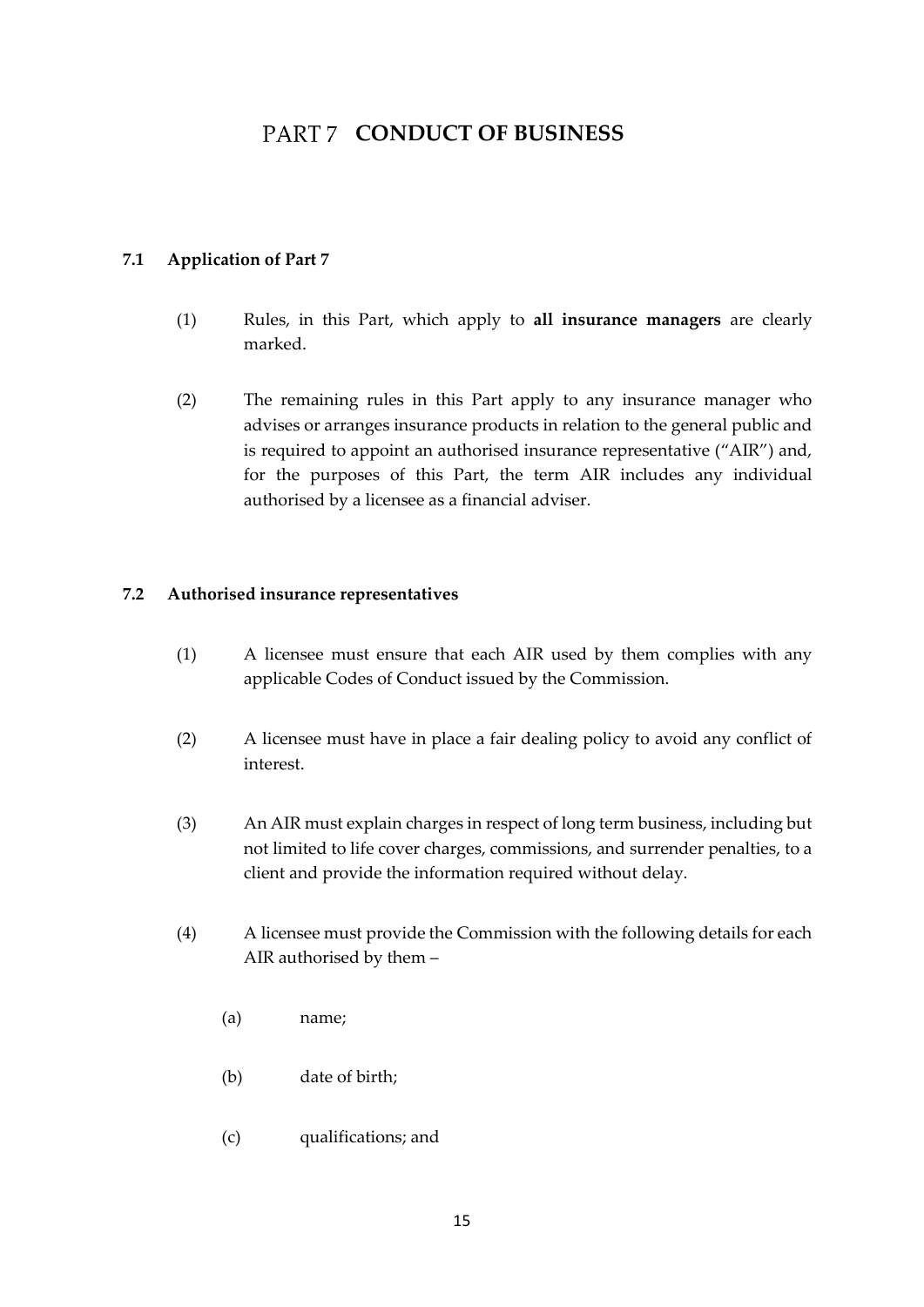#### (d) previous employment,

within ten business days of initial authorisation and of any changes. Any notification must be accompanied by an explanation for the change.

- (5) An AIR must hold such qualifications to the minimum standard as determined by the Commission or satisfy such requirements as the Commission may determine.
- (6) A licensee must require that each AIR used provides prospective clients with the following information –
	- (a) the name of the AIR;
	- (b) who the AIR represents; and
	- (c) what type of products the AIR is authorised to sell or advise on.
- (7) A licensee must ensure that detailed records of information received from, and provided to, a client are maintained.

# <span id="page-15-0"></span>**7.3 Advertisements**

- (1) A licensee must ensure that an advertisement
	- (a) does not contain any statement, promise, or forecast which is untrue, misleading, or extravagant;
	- (b) is not designed in such a way as to distort or conceal any relevant subject material;
	- (c) is clearly recognisable as an advertisement;
	- (d) is not likely to be misunderstood;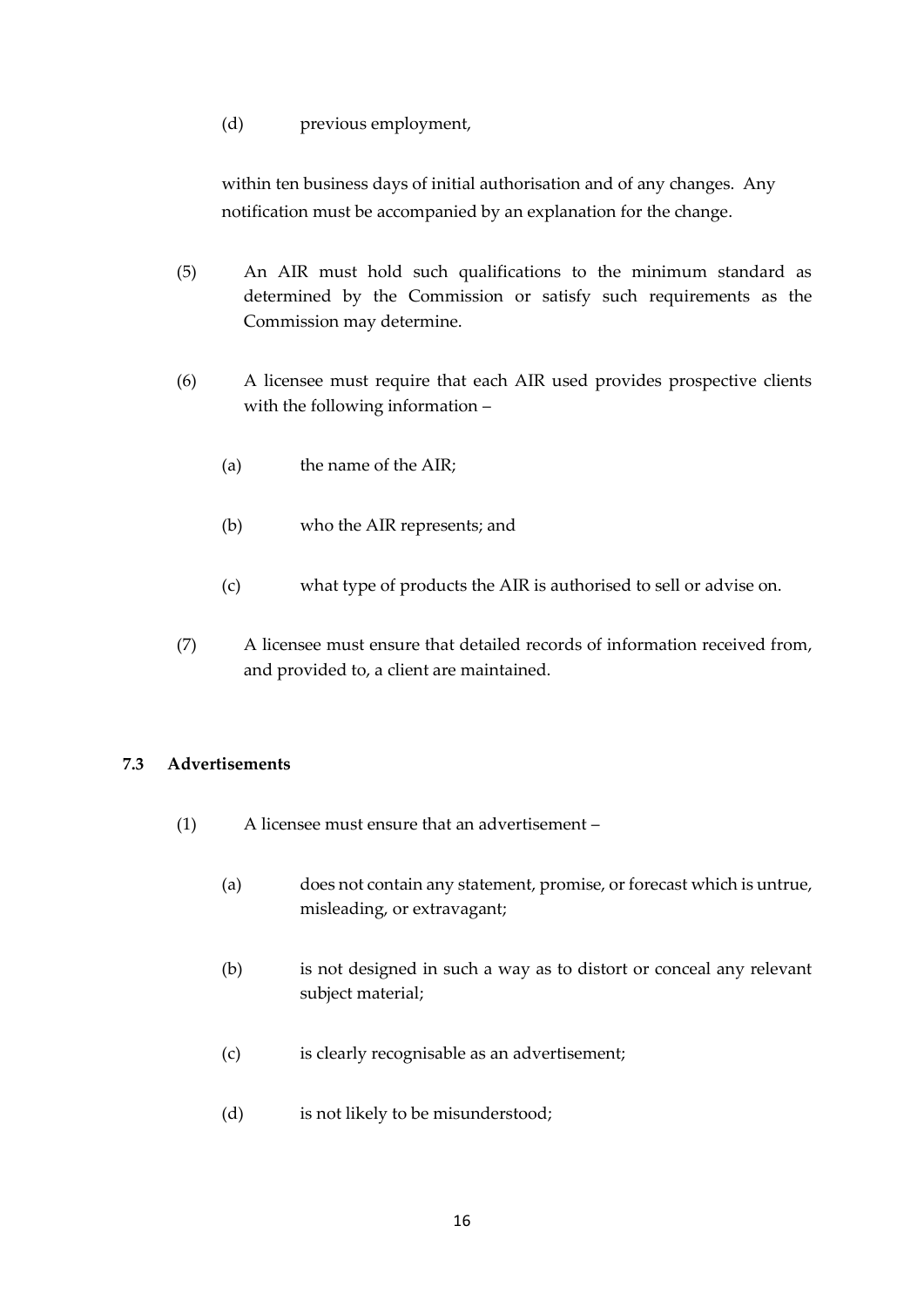- (e) where appropriate, states that the investment value is not guaranteed or that the value may fluctuate; and
- (f) in the case of long term business
	- (i) does not employ phrases such as "tax-free" or "tax paid" without making clear which taxes are being referred to; and
	- (ii) does not contain information about past performance unless it contains a warning that past performance is not necessarily a guide to future performance.
- (2) The regulatory status of the licensee is to be included on all communications including, but not limited to, advertisements and letters sent out on headed paper.

# <span id="page-16-0"></span>**7.4 Complaints**

- (1) Where a licensee arranges or issues insurance policies on behalf of an insurer to the general public, they must be able to demonstrate that they have procedures in place for dealing with customer complaints which set out, at a minimum –
	- (a) that in the event of a complaint being received by the licensee, the AIR concerned and the person to whom they report must be advised of the complaint and of the need to handle it;
	- (b) that where a satisfactory response is not issued within 30 day of the complaint, the complaint must be directed to a member of the board of the licensee;
	- (c) that where a satisfactory response is not issued within 30 days of the complaint being referred to a member of the board, the licensee must inform the complainant of their rights and procedures to pursue the complaint further;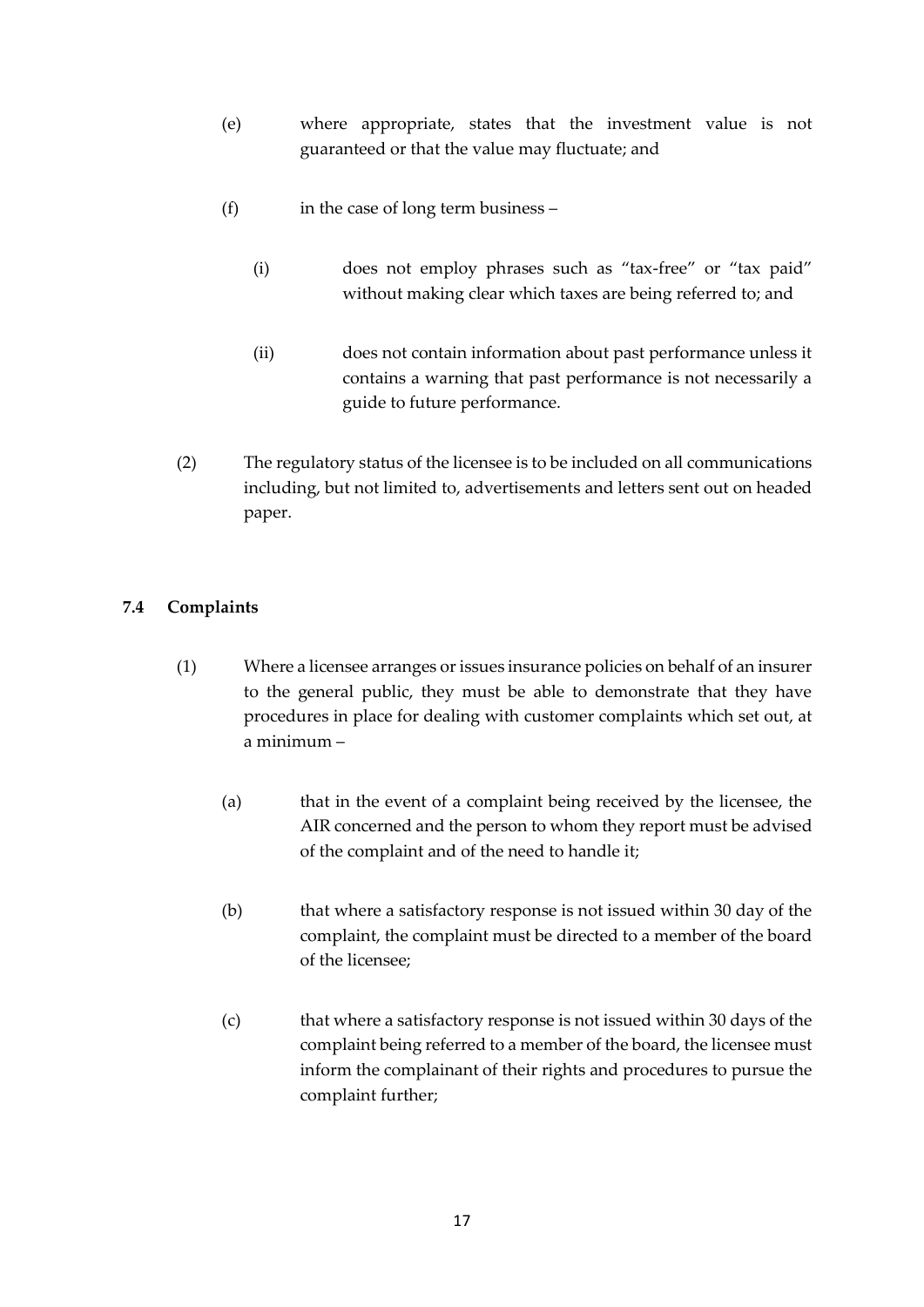- (d) that where a satisfactory response is not issued within 90 days of the complaint, the licensee must notify the Commission, in writing, of the details of the complaint; and
- (e) appropriate information must be provided to the client to enable them to contact the parties detailed above.
- (2) The licensee must maintain a register of all written client complaints, and any verbal complaints not resolved within 24 hours, and the register must contain, at a minimum –
	- (a) details of whether the complaint relates to the service provided by the licensee or the advice provided by the licensee; and
	- (b) the status of the complaint and the actions taken to resolve it.

# <span id="page-17-0"></span>**7.5 Professional indemnity insurance**

- (1) Licensees must maintain professional indemnity insurance with the following minimum limits –
	- (a) on the basis of each and every loss, cover of at least £250,000; and
	- (b) on an annual basis,  $£1,000,000$  or three times fee income, whichever is the greater.
- (2) Where the deductible or excess exceeds £20,000 on the basis of each and every loss, the minimum capital requirement will increase to 125% of the deductible or excess.
- (3) A licensee must
	- (a) when applying for cover, notify his professional indemnity insurer, through their professional indemnity insurance broker, of all material facts, which must include –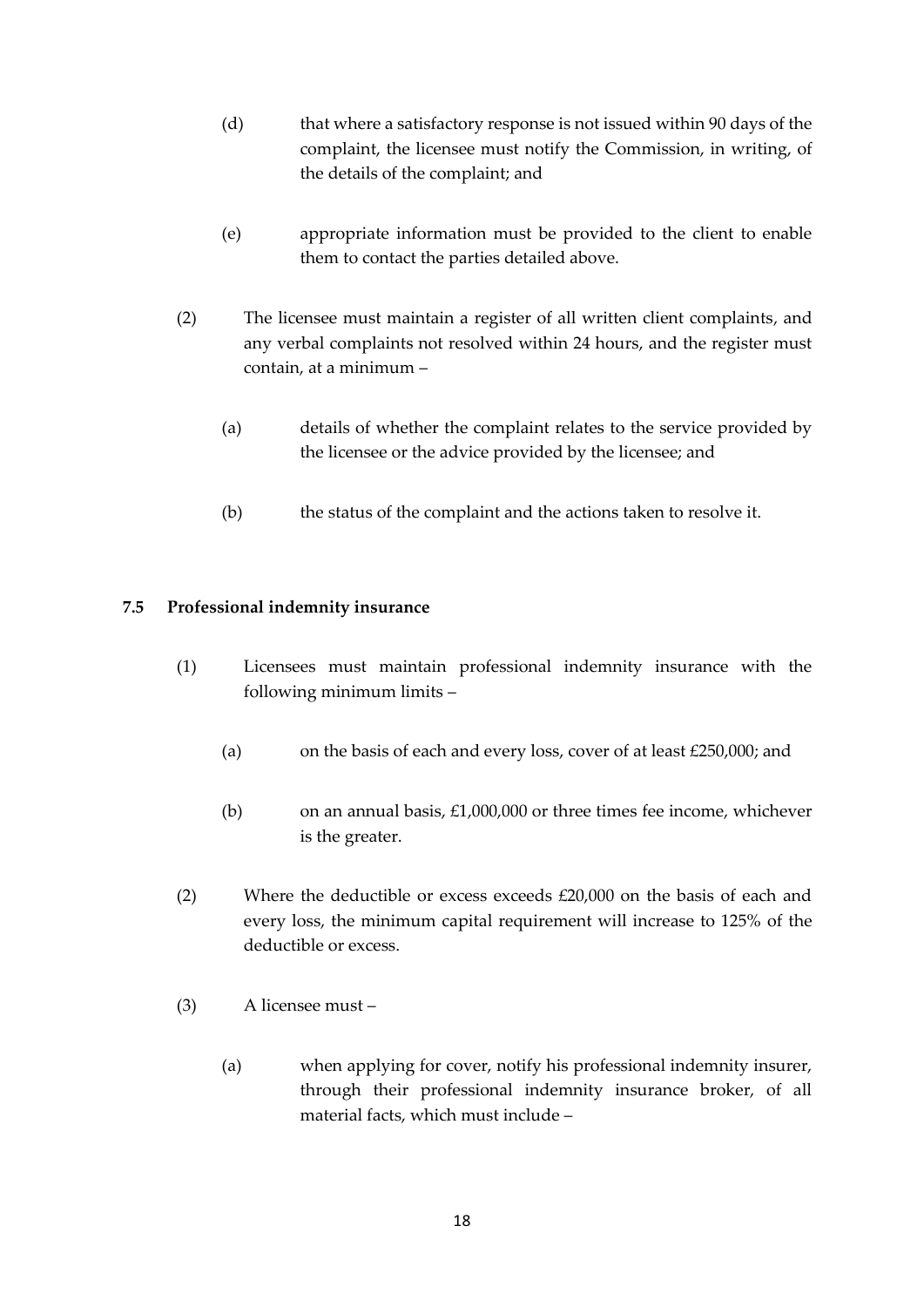- (i) the details of any condition imposed on the licensee under section 7 of the Law;
- (ii) the revocation of the licensee's licence under section 9 of the Law;
- (iii) any regulatory penalty taken by the Commission against the licensee, or any of its directors or employees, under the Financial Services Commission (Bailiwick of Guernsey) Law, 1987<sup>8</sup> ("the FSC Law") or any of the Regulatory Laws;
- (iv) any prohibition order made against the licensee, or any of its directors or employees;
- (v) any criminal proceedings commenced against the licensee, or any of its directors or employees; and
- (vi) any criminal or regulatory investigation or formal enquiry which involves the licensee, or any of its directors or employees;
- (b) ensure that they comply with all warranties applying at the date of the commencement of the professional indemnity policies and any continuing warranties applying during the duration of the professional indemnity insurance policy;
- (c) ensure that they make all notifications and disclosures which are required to be made to their professional indemnity insurers during the duration of the policy pursuant to its terms and conditions.
- (4) A licensee must notify their professional indemnity insurers, through the broker where appropriate, within fourteen days of the following events, or such earlier period as is specified in the professional indemnity policy, -

<sup>8</sup> Order In Council No. XXX of 1987.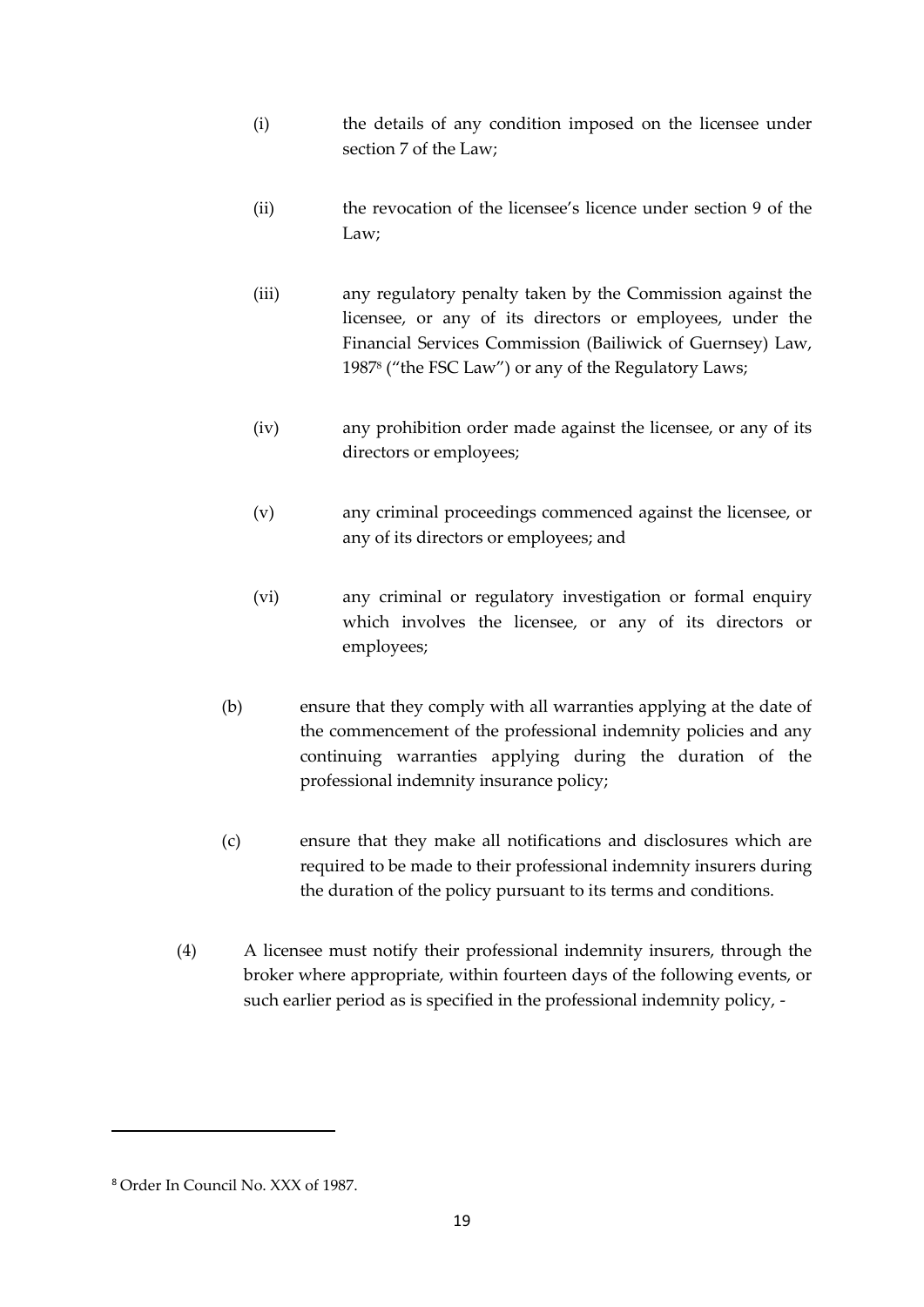- (a) the details of any conditions imposed on the licensee under section 7 of the Law;
- (b) the revocation of the licensee's licence under section 9 of the Law;
- (c) any regulatory penalty taken by the Commission, against the licensee, or any of its directors or employees under the Law, the FSC Law, or any of the Regulatory Laws;
- (d) any prohibition order made against the licensee, or any of its directors or employees;
- (e) any criminal proceedings commenced against the licensee, or any of its directors or employees; and
- (f) any criminal or regulatory investigation or formal enquiry which involves the licensee, or any of its directors or employees.
- (5) A licensee must notify the Commission of the following events immediately –
	- (a) any actual or purported termination, avoidance, or invalidation of the licensee's professional indemnity cover; or
	- (b) any notification made by a licensee to his professional indemnity insurers with respect to a claim, or potential claim, which may be made by the licensee under its professional indemnity policy.

### <span id="page-19-0"></span>**7.6 Reporting to the Commission**

- (1) **All insurance managers** must obtain prior written consent, from the Commission, for any changes to outsourcing arrangements.
- (2) **All insurance managers** must inform the Commission, within seven days,  $of –$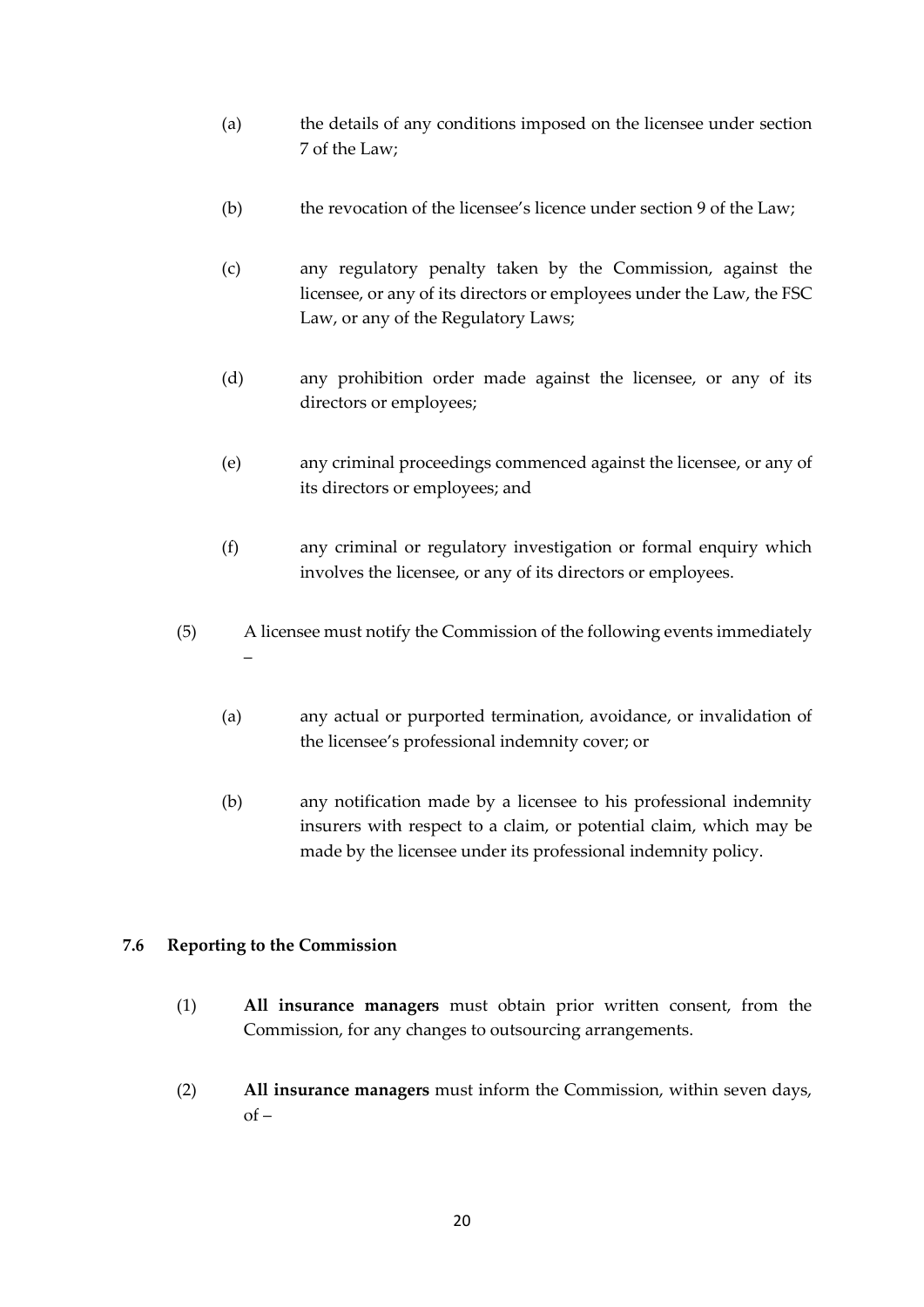- (a) the instigation of any criminal proceedings against the licensee, any of its directors or employees;
- (b) any involvement, in any way, of any of its directors or employees in any regulatory or criminal investigation or enquiry; and
- (c) any material change to the business plan.
- (3) **All insurance managers** must notify the Commission of the following events and provide a plan for remedial action –
	- (a) any breaches of a solvency or insurance requirement and any other breach of the Minimum Criteria for Licensing under Schedule 4 of the Law; and
	- (b) any cancellation, invalidation, or avoidance of in-force professional indemnity insurance cover.
- (4) Licensees must obtain prior written consent, from the Commission, in respect of –
	- (a) any change of any director, controller, partner, MLRO, or compliance officer; and
	- (b) any transfer of a block of business to or from a licensee, where such transfer has occurred at the licensee's instigation, and for the purposes of this rule a block of business means business which increases or reduces the brokerage turnover, or fee income, of the licensee by 15% or more, such figure being calculated using the latest audited accounts.
- (5) The following events require notification, to the Commission, within seven days –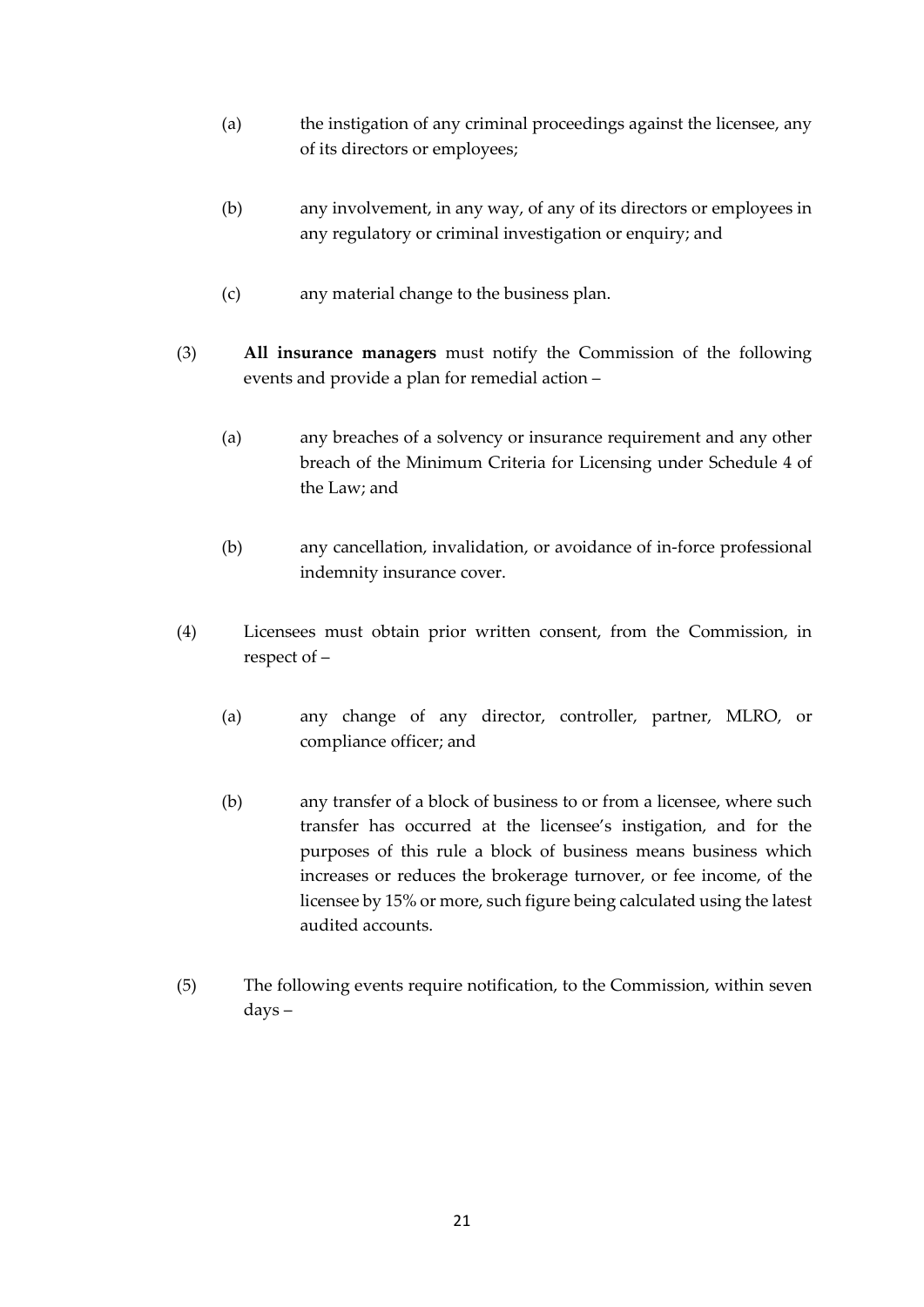- (a) any change to the registered office;
- (b) any complaints that remain unsatisfied after 90 days;
- (c) any breach of any applicable overseas legislation, rules, or codes of which the licensee is aware;
- (d) any breach of the Code of Conduct for Authorised Insurance Representatives by an AIR used by the licensee;
- (e) any change in the delegated authorities granted to the licensee, such as claims handling; and
- (f) any litigation or arbitration proceedings commenced against the licensee and any other claims which are made or asserted against them.
- (6) The Commission must be notified, within fourteen days, of any change in the AIR or auditor.

### <span id="page-21-0"></span>**7.7 Compliance officers**

- (1) Licensees must appoint a compliance officer who must
	- (a) be approved by the Commission prior to their appointment;
	- (b) be sufficiently knowledgeable and experienced to perform the role; taking into account the size of the licensee and the classes, volume, and complexity of business handled by the licensee; and
	- (c) have a clear, defined, job specification setting out responsibilities in writing, which includes ensuring that the activities of the AIR are reviewed and managed by suitably qualified and experienced individuals, and, although the use of an outsourced compliance function may be permitted, the board of the licensee retains responsibility for compliance.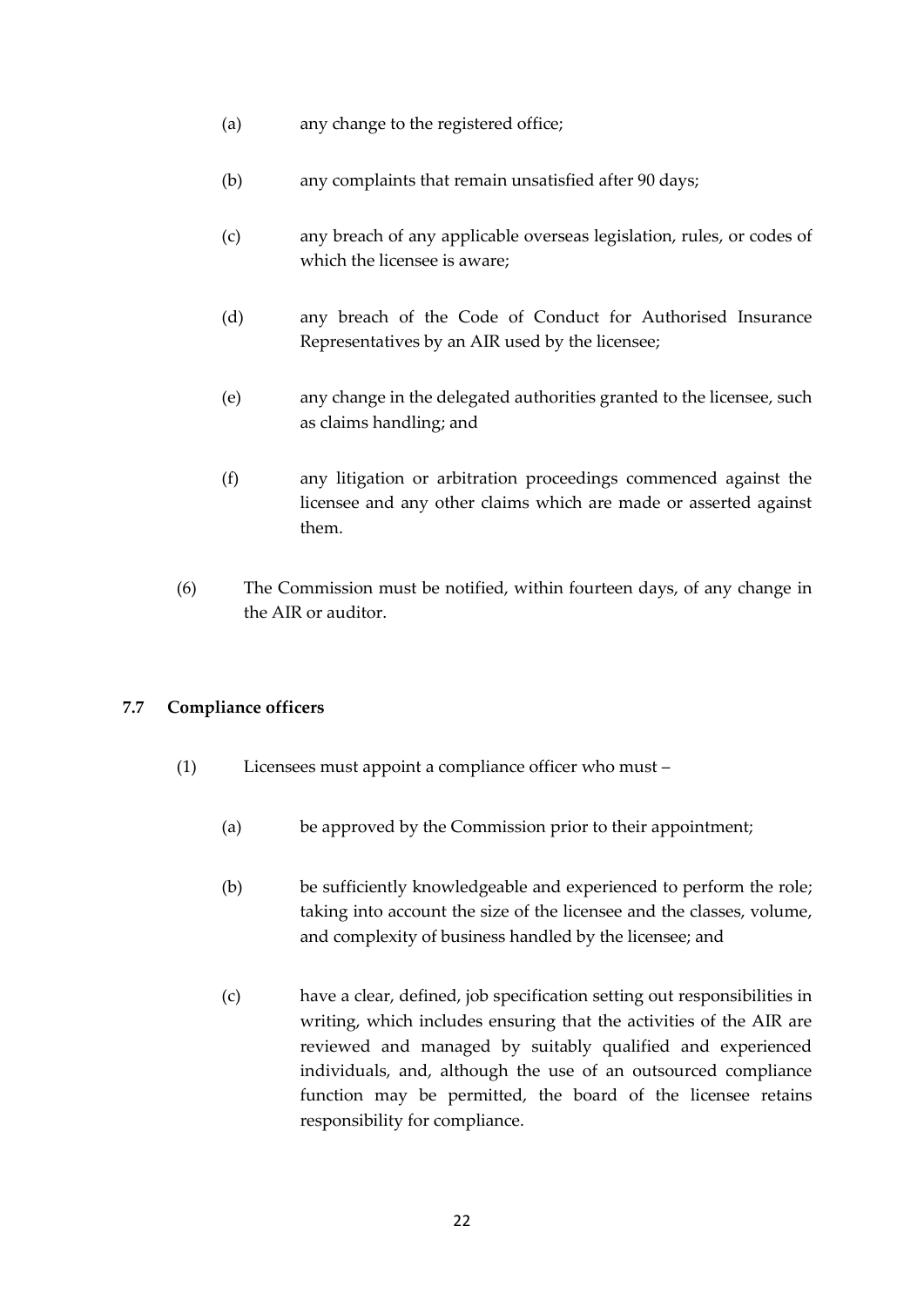# <span id="page-22-0"></span>**7.8 Training and competence**

- (1) Licensees must create and implement a training and competence scheme for all AIRs appropriate to the nature and scale of the licensee's business.
- (2) The scheme should ensure that AIRs are fully aware of, and conversant with, the products and services provided and the advantages and disadvantages, for clients, of purchasing those products.
- (3) Licensees, in conjunction with their AIRs, must maintain a training log in respect of each AIR.

# <span id="page-22-1"></span>**7.9 Outsourcing arrangements**

- (1) Where outsourcing arrangements are entered into by a licensee, the licensee must remain responsible and accountable for compliance with the Law and any applicable regulations, rules, and codes.
- (2) The outsourcing arrangement must not impair the Commission's ability to supervise the licensee.
- (3) Before entering into an outsourcing arrangement
	- (a) a licensee must
		- (i) conduct suitable due diligence processes regarding its financial condition and expertise when selecting an appropriate third party service provider; and
		- (ii) ensure appropriate internal procedures are developed to monitor its ongoing performance;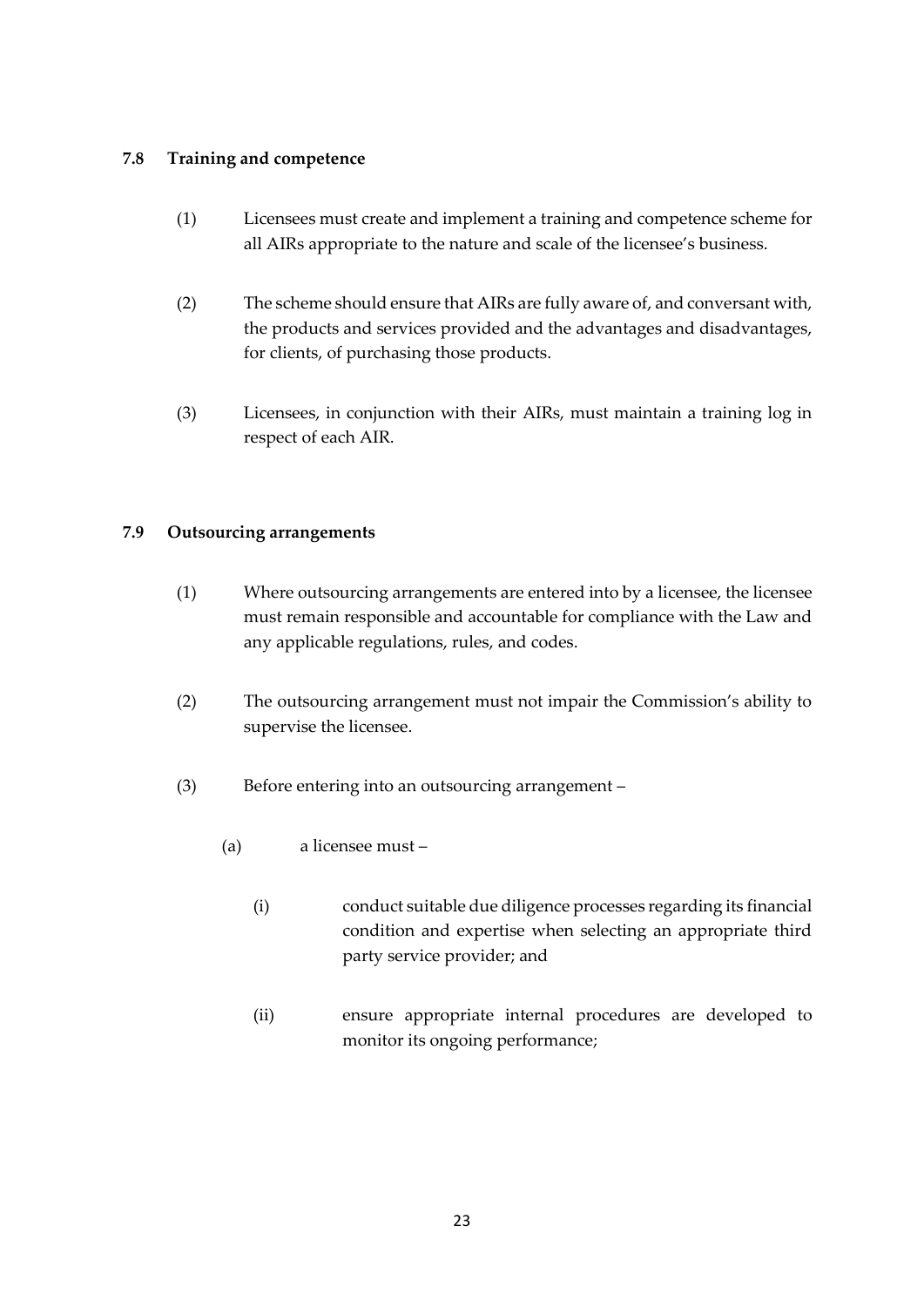- (b) there must be a legally binding contract between the licensee and each third party service provider, the nature and detail of which must be appropriate to the materiality of the outsourced activity to the ongoing business of the licensee, and the contract must contain provisions relating to its termination;
- (c) a licensee must take appropriate measures to determine that
	- (i) procedures are in place to protect the licensee's intellectual property rights in its software; and
	- (ii) its third party service providers establish and maintain emergency procedures and a plan for disaster recovery, with periodic testing of backup facilities;
- (d) the licensee must take appropriate steps to require that service providers protect confidential information regarding the licensee's proprietary and other information, as well as the licensee's clients or investors, from intentional or inadvertent disclosure to unauthorised individuals;
- (e) the licensee must decide upon appropriate exit strategies to ensure a smooth transition of the outsourced operations; and
- (f) the Commission, the licensee, and its auditors must have access to the books and records maintained by third party service providers, relating to the outsourced activities, and the Commission must be able to obtain promptly, on request, information concerning the outsourced activities that are relevant to its regulatory oversight.

### **Guidance Note:**

Termination clauses, written into outsourcing agreement contracts, should enable the licensee to terminate the contract on reasonable notice.

### <span id="page-23-0"></span>**7.10 Record keeping**

(1) **All insurance managers** must maintain legible and orderly files of –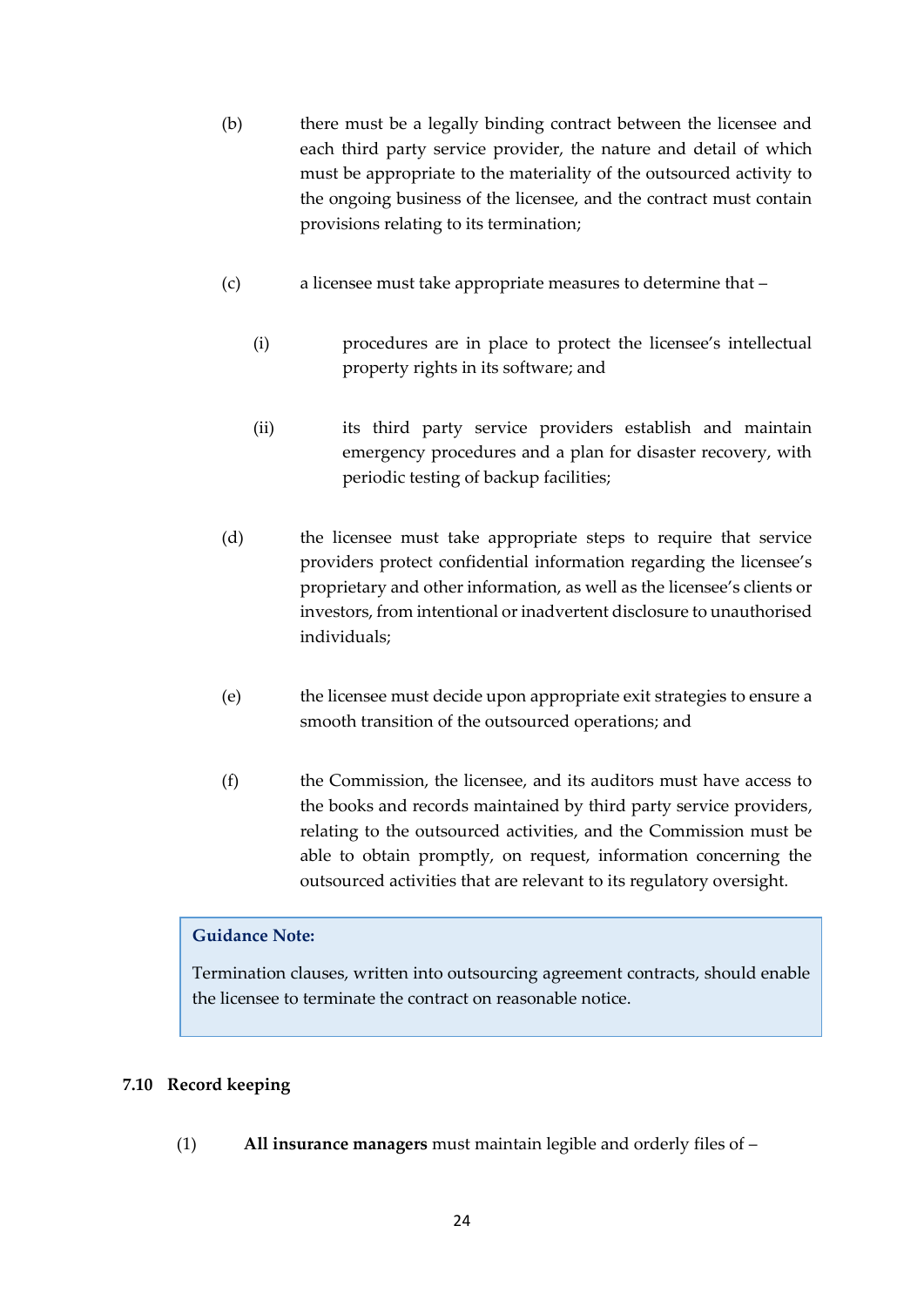- (a) all correspondence and due diligence material which are required under the Criminal Justice (Proceeds of Crime) Law, 1999<sup>9</sup> or The Handbook on Countering Financial Crime and Terrorist Financing; and
- (b) copies of correspondence with clients,

which must be available for inspection by the Commission, in the Bailiwick, within 72 hours.

- (2) **All insurance managers** must ensure that any client correspondence remains on a client file for the duration of the period of the insurance policy sold to that client and for the period of time within which claims can be brought against the licensee in accordance with the prevailing prescription period.
- (3) Where a policy is cancelled, lapsed, partially, or fully withdrawn, details of such occurrences must be maintained, together with an explanation of the reasons for such occurrences, or evidence that such an explanation has been sought, even if not received. This information must be available, for inspection by the Commission, within 72 hours.

# **Guidance Note:**

Correspondence, materials, etc. need not be kept in the Bailiwick but must be available, within 72 hours, in accordance with this rule.

# <span id="page-24-0"></span>**7.11 Insolvency**

(1) In the event of the insolvency of a licensed insurer, or a recognised insurer used by a licensee, the licensee must take all reasonable steps to ensure that the client is aware of the situation and provide the client with appropriate advice.

<sup>9</sup> Order In Council No. VIII of 1999.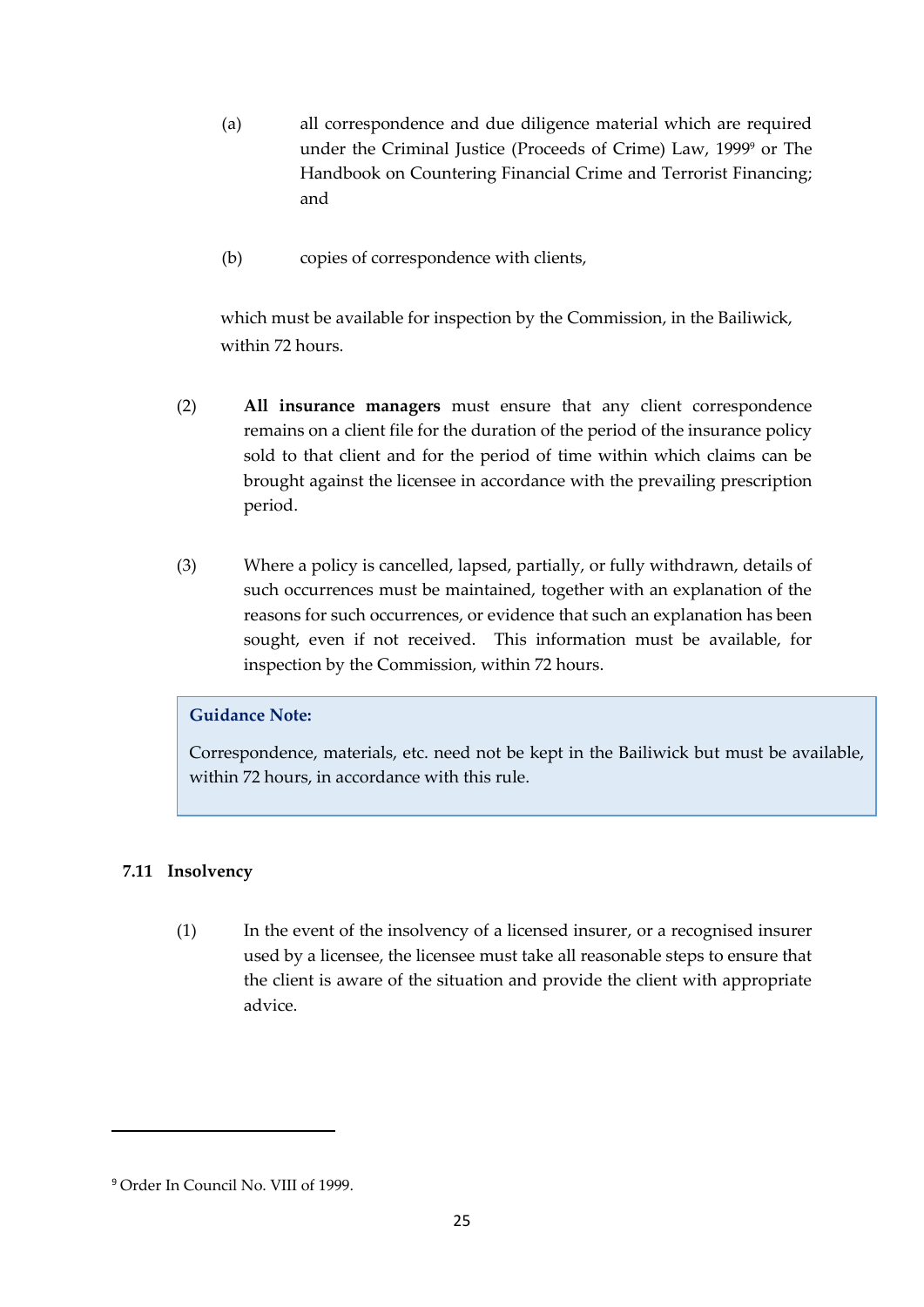# PART 8 **GENERAL PROVISION**

### <span id="page-25-1"></span><span id="page-25-0"></span>**8.1 Interpretation**

- (1) In these Rules terms have their ordinary meaning unless specifically defined in the Law or in these Rules.
- (2) In these Rules the following definitions should be followed -

"**accounting reference date**" means the date or day, stated in the most recently published prospectus as the date or day, on which the scheme's annual accounting period is to end in each year;

**"complaint"** means any oral or written expression of dissatisfaction, whether justified or not, from, or on behalf of a person about the provision of, or failure to provide a financial service which alleges that the complainant has suffered (or may suffer) financial loss, material distress, or material inconvenience;

**"financial adviser"** means an authorised representative authorised by a licensee to give advice to retail clients on long term insurance business;

**"insurance manager business"** means the provision of managerial functions (including administration and underwriting) to any insurer of such other functions as may be prescribed by the Commission;

**"long term insurance products"** means any policy or product falling under Schedule 1 of the Law excluding permanent health, credit life assurance, and any contracts on human life that are renewable annually.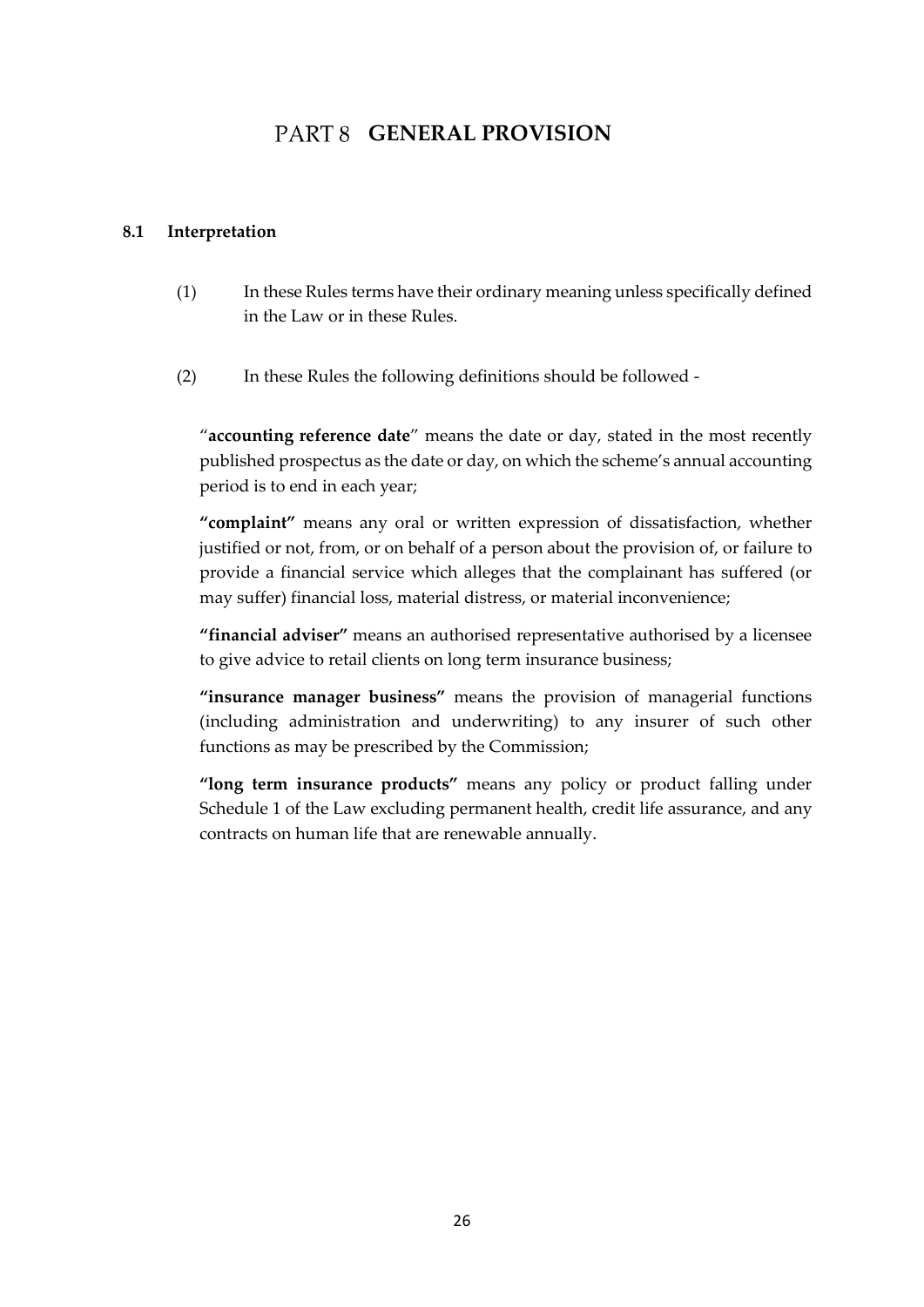# <span id="page-26-0"></span>PART 9 SAVINGS, REVOCATIONS, CITATION, AND **COMMENCEMENT**

#### <span id="page-26-1"></span>**9.1 Savings**

(1) Any exclusion or modification granted by the Commission, under the regulations and rules revoked by rule 9.2, will continue to apply where the Law and these Rules provide scope for such exclusions or modifications.

#### <span id="page-26-2"></span>**9.2 Revocations**

- 9.2.1 The Insurance Managers and Insurance Intermediaries (Licensing) Regulations, 2002
	- (1) The Insurance Managers and Insurance Intermediaries (Licensing) Regulations, 2002 are revoked.
- 9.2.2 The Insurance Managers and Insurance Intermediaries (Annual Return) Regulations, 2008
	- (1) The Insurance Managers and Insurance Intermediaries (Annual Return) Regulations, 2008 are revoked.
- 9.2.3 The Insurance Managers and Insurance Intermediaries (Client Money) Regulations, 2008
	- (1) The Insurance Managers and Insurance Intermediaries (Client Money) Regulations, 2008 are revoked.
- 9.2.4 The Insurance Managers and Intermediaries (Approved Assets) Regulations, 2008
	- (1) The Insurance Managers and Intermediaries (Approved Assets) Regulations, 2008 are revoked.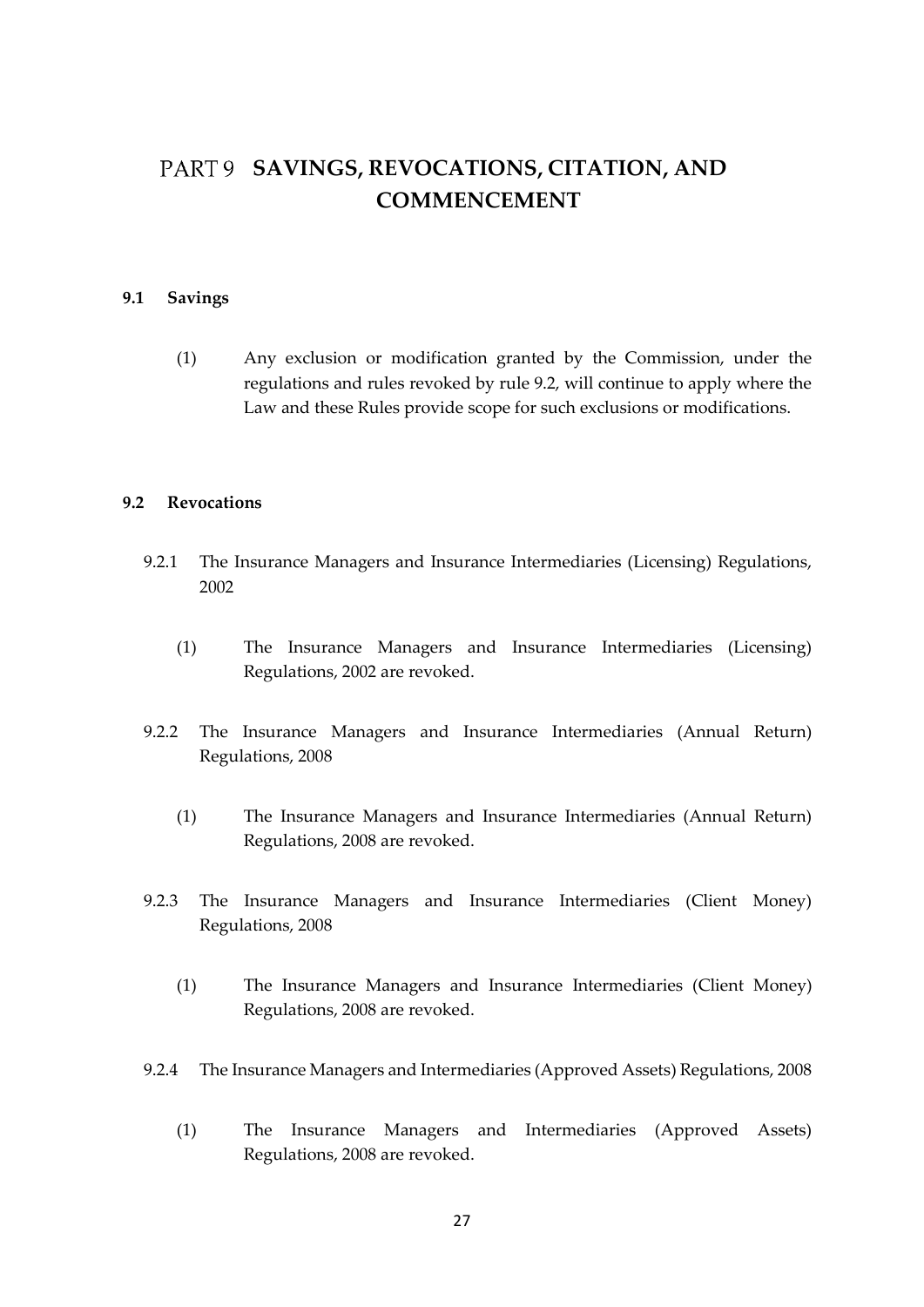# 9.2.5 The Insurance Managers (Conduct of Business) Rules, 2014

(1) The Insurance Managers (Conduct of Business) Rules, 2014 are revoked.

### <span id="page-27-0"></span>**9.3 Citation and commencement**

- (1) These rules may be cited as the Insurance Managers Rules.
- (2) These rules come into force on 1 st November 2021.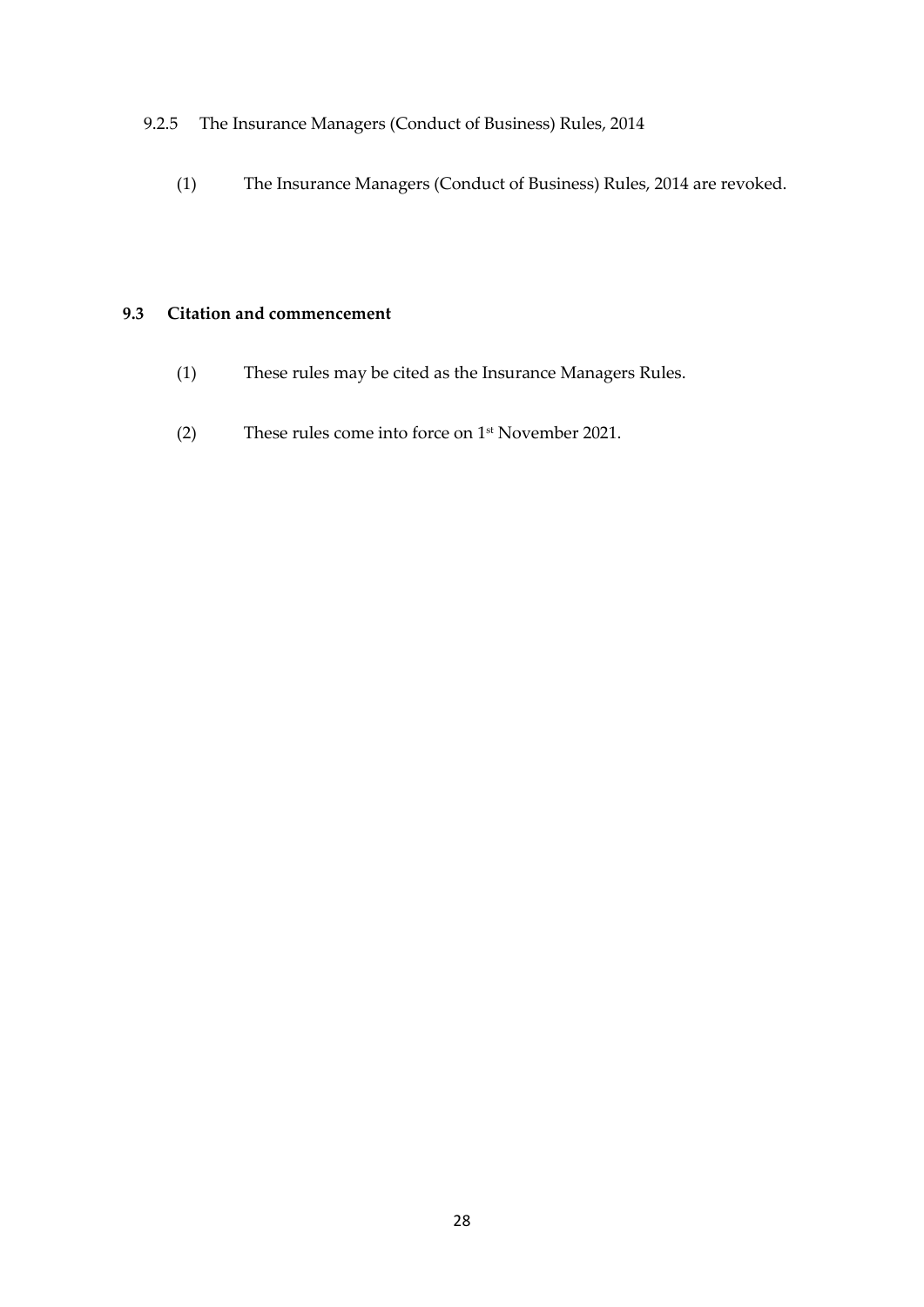# SCHEDULE 1

# **THE PRINCIPLES OF CONDUCT OF FINANCE BUSINESS**

#### 1. **Integrity**

A licensee should observe high standards of integrity and fair dealing in the conduct of its business.

### 2. **Skill, Care, and Diligence**

A licensee should act with due skill, care, and diligence towards its customers and counterparties.

### 3. **Conflicts of Interest**

A licensee should either avoid any conflict of interest arising or, where a conflict arises, should ensure fair treatment to all its customers by disclosure, internal rules of confidentiality, declining to act, or otherwise. A licensee should not unfairly place its interests above those of its customers and, where a properly informed customer would reasonably expect that the firm would place their interests above its own, the firm should live up to that expectation.

### 4. **Information about Customers**

A licensee should seek from customers it advises, or for whom it exercises discretion, any information about their circumstances and investment objectives which might reasonably be expected to be relevant in enabling it to fulfil its responsibilities to them.

### 5. **Information for Customers**

A licensee should take reasonable steps to give a customer it advises, in a comprehensible and timely way, any information needed to enable them to make a balanced and informed decision. A licensee should similarly be ready to provide a customer with a full and fair account of the fulfilment of its responsibilities to them.